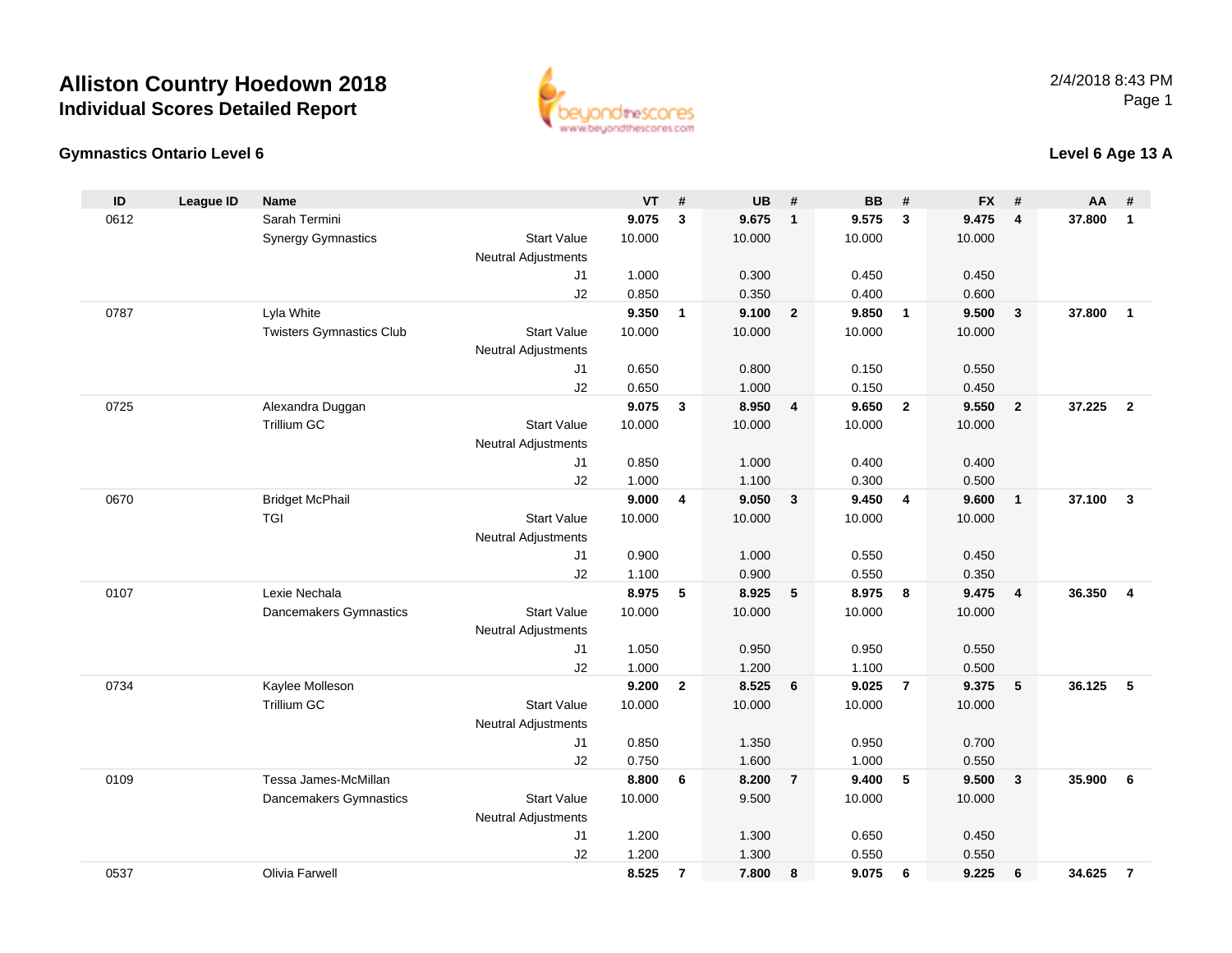

### 2/4/2018 8:43 PMPage 2

| <b>Pulsars Gymnastics Club</b> | <b>Start Value</b>  | 10.000 | 9.500 | 10.000 | 10.000 |  |
|--------------------------------|---------------------|--------|-------|--------|--------|--|
|                                | Neutral Adjustments |        |       |        |        |  |
|                                | J1                  | .450   | 1.600 | 0.900  | 0.800  |  |
|                                | J2                  | .500   | 1.800 | 0.950  | 0.750  |  |

### **Gymnastics Ontario Level 6**

**Level 6 Age 9 & 10**

| ID   | League ID | Name                            |                            | $VT$ # |                | <b>UB</b> | #              | <b>BB</b> | #              | <b>FX</b> | #                       | AA     | #              |
|------|-----------|---------------------------------|----------------------------|--------|----------------|-----------|----------------|-----------|----------------|-----------|-------------------------|--------|----------------|
| 0494 |           | Seren Jackson                   |                            | 8.900  | $\mathbf{1}$   | 9.300     | $\mathbf{1}$   | 9.400     | 5              | 9.800     | $\mathbf{1}$            | 37.400 | $\mathbf{1}$   |
|      |           | Oakville Gymnastics Club        | <b>Start Value</b>         | 10.000 |                | 10.000    |                | 10.000    |                | 10.000    |                         |        |                |
|      |           |                                 | <b>Neutral Adjustments</b> |        |                |           |                |           |                |           |                         |        |                |
|      |           |                                 | J1                         | 1.100  |                | 0.700     |                | 0.600     |                | 0.200     |                         |        |                |
| 0780 |           | Katie Raue                      |                            | 8.700  | 5              | 9.100     | $\mathbf{3}$   | 9.425     | $\overline{4}$ | 9.625     | $\overline{\mathbf{2}}$ | 36.850 | $\overline{2}$ |
|      |           | <b>Twisters Gymnastics Club</b> | <b>Start Value</b>         | 10.000 |                | 10.000    |                | 10.000    |                | 10.000    |                         |        |                |
|      |           |                                 | <b>Neutral Adjustments</b> |        |                |           |                |           |                |           |                         |        |                |
|      |           |                                 | J <sub>1</sub>             | 1.300  |                | 0.900     |                | 0.575     |                | 0.375     |                         |        |                |
| 0498 |           | Leona Liao                      |                            | 8.850  | $\overline{2}$ | 9.300     | $\mathbf{1}$   | 9.550     | $\overline{2}$ | 9.100     | 10                      | 36,800 | $\mathbf{3}$   |
|      |           | Oakville Gymnastics Club        | <b>Start Value</b>         | 10.000 |                | 10.000    |                | 10.000    |                | 10.000    |                         |        |                |
|      |           |                                 | Neutral Adjustments        |        |                |           |                |           |                |           |                         |        |                |
|      |           |                                 | J1                         | 1.150  |                | 0.700     |                | 0.450     |                | 0.900     |                         |        |                |
| 0636 |           | Tahanna Raven Lo                |                            | 8.400  | 8              | 9.150     | $\overline{2}$ | 9.700     | $\mathbf{1}$   | 9.500     | 6                       | 36.750 | $\overline{4}$ |
|      |           | <b>T-Dot Tumblers</b>           | <b>Start Value</b>         | 10.000 |                | 10.000    |                | 10.000    |                | 10.000    |                         |        |                |
|      |           |                                 | <b>Neutral Adjustments</b> |        |                |           |                |           |                |           |                         |        |                |
|      |           |                                 | J1                         | 1.600  |                | 0.850     |                | 0.300     |                | 0.500     |                         |        |                |
| 0504 |           | <b>Holly Connelly</b>           |                            | 8.800  | 3              | 9.025     | $\overline{4}$ | 9.375     | 6              | 9.450     | - 8                     | 36.650 | 5              |
|      |           | Oakville Gymnastics Club        | <b>Start Value</b>         | 10.000 |                | 10.000    |                | 10.000    |                | 10.000    |                         |        |                |
|      |           |                                 | <b>Neutral Adjustments</b> |        |                |           |                |           |                |           |                         |        |                |
|      |           |                                 | J1                         | 1.200  |                | 0.975     |                | 0.625     |                | 0.550     |                         |        |                |
| 0608 |           | <b>Taylor Cerilli</b>           |                            | 8.750  | $\overline{4}$ | 8.700     | 5              | 9.325     | $\overline{7}$ | 9.575     | $\overline{4}$          | 36.350 | 6              |
|      |           | <b>Synergy Gymnastics</b>       | <b>Start Value</b>         | 10.000 |                | 10.000    |                | 10.000    |                | 10.000    |                         |        |                |
|      |           |                                 | <b>Neutral Adjustments</b> |        |                |           |                |           |                |           |                         |        |                |
|      |           |                                 | J1                         | 1.250  |                | 1.300     |                | 0.675     |                | 0.425     |                         |        |                |
| 0680 |           | <b>Natalie Williams</b>         |                            | 8.600  | 6              | 8.625     | $\overline{7}$ | 9.475     | $\mathbf{3}$   | 9.500     | 6                       | 36.200 | $\overline{7}$ |
|      |           | <b>TGI</b>                      | <b>Start Value</b>         | 10.000 |                | 10.000    |                | 10.000    |                | 10.000    |                         |        |                |
|      |           |                                 | <b>Neutral Adjustments</b> |        |                |           |                |           |                |           |                         |        |                |
|      |           |                                 | J1                         | 1.400  |                | 1.375     |                | 0.525     |                | 0.500     |                         |        |                |
| 0497 |           | Addison Ng                      |                            | 8.600  | 6              | 8.650     | 6              | 8.725     | 10             | 9.475     | $\overline{7}$          | 35.450 | 8              |
|      |           | Oakville Gymnastics Club        | <b>Start Value</b>         | 10.000 |                | 10.000    |                | 10.000    |                | 10.000    |                         |        |                |
|      |           |                                 | <b>Neutral Adjustments</b> |        |                |           |                |           |                |           |                         |        |                |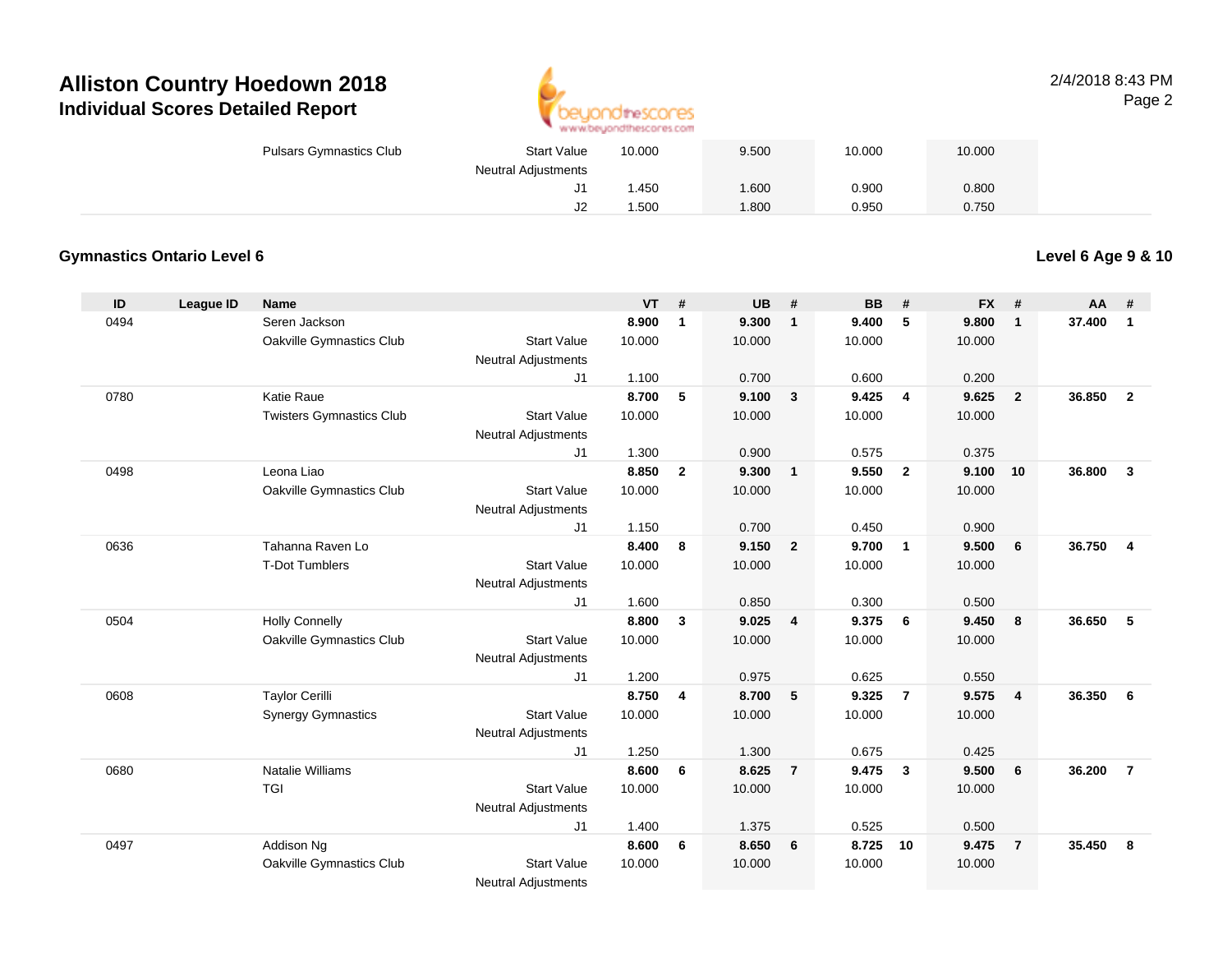

|      |                                 | J1                         | 1.400  |                | 1.350    |    | 1.275  |       | 0.525    |                         |        |    |
|------|---------------------------------|----------------------------|--------|----------------|----------|----|--------|-------|----------|-------------------------|--------|----|
|      |                                 |                            |        |                |          |    |        |       |          |                         |        |    |
| 0786 | Leah Wenediktow                 |                            | 8.700  | 5              | 8.000 11 |    | 9.075  | 9     | 9.550    | - 5                     | 35.325 | 9  |
|      | <b>Twisters Gymnastics Club</b> | <b>Start Value</b>         | 10.000 |                | 10.000   |    | 10.000 |       | 10.000   |                         |        |    |
|      |                                 | <b>Neutral Adjustments</b> |        |                |          |    |        |       |          |                         |        |    |
|      |                                 | J <sub>1</sub>             | 1.300  |                | 2.000    |    | 0.925  |       | 0.450    |                         |        |    |
| 0773 | <b>Isabelle Gogol</b>           |                            | 8.450  | $\overline{7}$ | 8.350    | 10 | 8.725  | 10    | 9.600    | $\overline{\mathbf{3}}$ | 35.125 | 10 |
|      | <b>Twisters Gymnastics Club</b> | <b>Start Value</b>         | 10.000 |                | 10.000   |    | 10.000 |       | 10.000   |                         |        |    |
|      |                                 | <b>Neutral Adjustments</b> |        |                |          |    |        |       |          |                         |        |    |
|      |                                 | J1                         | 1.550  |                | 1.650    |    | 1.275  |       | 0.400    |                         |        |    |
| 0435 | Kali Champagne                  |                            | 8.150  | 9              | 8.400 9  |    | 9.100  | - 8   | 9.300    | - 9                     | 34.950 | 11 |
|      | North Bay Gymtrix               | <b>Start Value</b>         | 10.000 |                | 10.000   |    | 10.000 |       | 10.000   |                         |        |    |
|      |                                 | Neutral Adjustments        |        |                |          |    |        |       |          |                         |        |    |
|      |                                 | J1                         | 1.850  |                | 1.600    |    | 0.900  |       | 0.700    |                         |        |    |
| 0502 | Lauren Barlock                  |                            | 7.700  | 10             | 8.600 8  |    | 8.550  | $-11$ | 8.500 11 |                         | 33.350 | 12 |
|      | Oakville Gymnastics Club        | <b>Start Value</b>         | 10.000 |                | 10.000   |    | 10.000 |       | 10.000   |                         |        |    |
|      |                                 | <b>Neutral Adjustments</b> |        |                |          |    |        |       |          |                         |        |    |
|      |                                 | J <sub>1</sub>             | 2.300  |                | 1.400    |    | 1.450  |       | 1.500    |                         |        |    |

### **Gymnastics Ontario Level 6**

**Level 6 Age 14 A**

| ID   | League ID | <b>Name</b>                     |                            | <b>VT</b> | #            | <b>UB</b> | #                       | <b>BB</b> | #            | <b>FX</b> | #              | $AA$ # |                |
|------|-----------|---------------------------------|----------------------------|-----------|--------------|-----------|-------------------------|-----------|--------------|-----------|----------------|--------|----------------|
| 0721 |           | Natalie Barton                  |                            | 9.100     |              | 9.525     | $\mathbf{1}$            | 9.850     | -1           | 9.550     | 3              | 38.025 | -1             |
|      |           | Trillium GC                     | <b>Start Value</b>         | 10.000    |              | 10.000    |                         | 10.000    |              | 10.000    |                |        |                |
|      |           |                                 | Neutral Adjustments        |           |              |           |                         |           |              |           |                |        |                |
|      |           |                                 | J1                         | 0.900     |              | 0.475     |                         | 0.150     |              | 0.450     |                |        |                |
| 0732 |           | Pyper Woodman                   |                            | 8.700     | $\mathbf{3}$ | 9.425     | $\overline{\mathbf{2}}$ | 9.625     | $\mathbf{2}$ | 9.125     | 9              | 36.875 | $\overline{2}$ |
|      |           | Trillium GC                     | <b>Start Value</b>         | 10.000    |              | 10.000    |                         | 10.000    |              | 10.000    |                |        |                |
|      |           |                                 | Neutral Adjustments        |           |              |           |                         |           |              |           |                |        |                |
|      |           |                                 | J1                         | 1.300     |              | 0.575     |                         | 0.375     |              | 0.875     |                |        |                |
| 0296 |           | Serena Borden                   |                            | 8.650     | 4            | 9.250     | $\overline{\mathbf{3}}$ | 9.350     | 4            | 9.600     | $\overline{2}$ | 36.850 | 3              |
|      |           | Kawartha Gymnastics             | <b>Start Value</b>         | 10.000    |              | 10.000    |                         | 10.000    |              | 10.000    |                |        |                |
|      |           |                                 | <b>Neutral Adjustments</b> |           |              |           |                         |           |              |           |                |        |                |
|      |           |                                 | J1                         | 1.350     |              | 0.750     |                         | 0.650     |              | 0.400     |                |        |                |
| 0764 |           | Maija Alberts                   |                            | 8.700     | $\mathbf{3}$ | 8.850     | -5                      | 9.475     | 3            | 9.325     | 6              | 36.350 | 4              |
|      |           | <b>Twisters Gymnastics Club</b> | <b>Start Value</b>         | 10.000    |              | 10.000    |                         | 10.000    |              | 10.000    |                |        |                |
|      |           |                                 | <b>Neutral Adjustments</b> |           |              |           |                         |           |              |           |                |        |                |
|      |           |                                 | J1                         | 1.300     |              | 1.150     |                         | 0.525     |              | 0.675     |                |        |                |
| 0682 |           | Ella Bulley                     |                            | 8.650     | 4            | 8.750     | - 6                     | 8.875     | 12           | 9.425     | 4              | 35.700 | 5              |
|      |           | <b>TGI</b>                      | <b>Start Value</b>         | 10.000    |              | 10.000    |                         | 10.000    |              | 10.000    |                |        |                |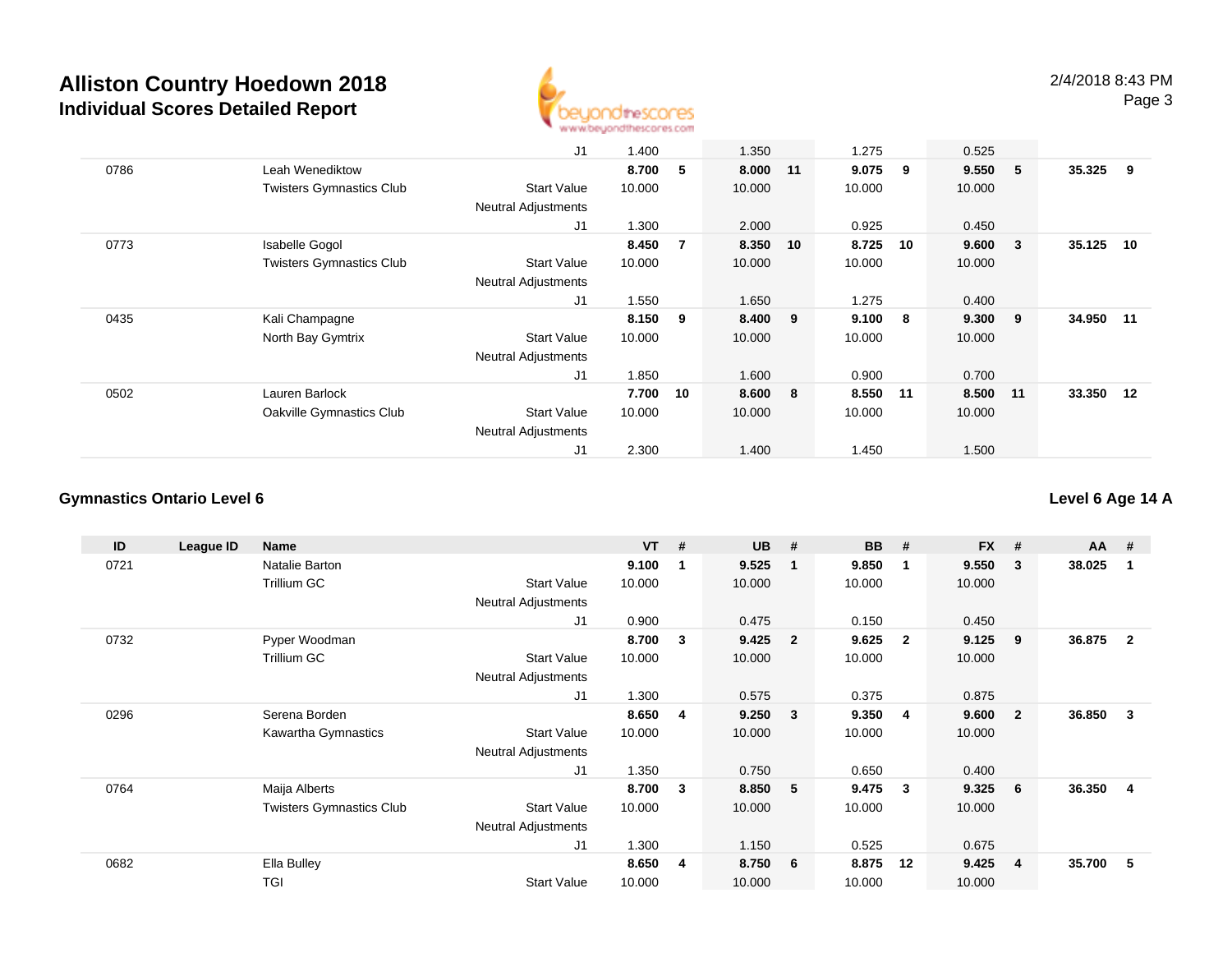

|      |                                    | <b>Neutral Adjustments</b>       |                 |                         |                   |                |                 |                |                 |                |           |                |
|------|------------------------------------|----------------------------------|-----------------|-------------------------|-------------------|----------------|-----------------|----------------|-----------------|----------------|-----------|----------------|
|      |                                    | J1                               | 1.350           |                         | 1.250             |                | 1.125           |                | 0.575           |                |           |                |
| 0213 | Amelia Jensen                      |                                  | 8.300           | 9                       | 8.500             | 8              | 9.200           | $\overline{7}$ | 9.650           | $\mathbf{1}$   | 35.650    | 6              |
|      | Georgian Bay Phoenix Gymnastics    | <b>Start Value</b>               | 10.000          |                         | 10.000            |                | 10.000          |                | 10.000          |                |           |                |
|      |                                    | <b>Neutral Adjustments</b>       |                 |                         |                   |                |                 |                |                 |                |           |                |
|      |                                    | J1                               | 1.700           |                         | 1.500             |                | 0.800           |                | 0.350           |                |           |                |
| 0765 | Amanda Alberts                     |                                  | 8.850           | $\overline{\mathbf{2}}$ | 7.900             | 14             | 9.125           | 8              | 9.600           | $\overline{2}$ | 35.475    | $\overline{7}$ |
|      | <b>Twisters Gymnastics Club</b>    | <b>Start Value</b>               | 10.000          |                         | 9.500             |                | 10.000          |                | 10.000          |                |           |                |
|      |                                    | <b>Neutral Adjustments</b>       |                 |                         |                   |                |                 |                |                 |                |           |                |
|      |                                    | J1                               | 1.150           |                         | 1.600             |                | 0.875           |                | 0.400           |                |           |                |
| 0654 | <b>Madison Ferrer</b>              |                                  | 8.550           | 6                       | 7.950             | 13             | 9.275           | 6              | 9.650           | $\overline{1}$ | 35.425    | 8              |
|      | TGI                                | <b>Start Value</b>               | 10.000          |                         | 10.000            |                | 10.000          |                | 10.000          |                |           |                |
|      |                                    | <b>Neutral Adjustments</b>       |                 |                         |                   |                |                 |                |                 |                |           |                |
|      |                                    | J1                               | 1.450           |                         | 2.050             |                | 0.725           |                | 0.350           |                |           |                |
| 0433 | <b>Koral Tench</b>                 |                                  | 8.650           | 4                       | 8.875             | $\overline{4}$ | 8.900           | 11             | 8.950           | 11             | 35.375    | 9              |
|      | North Bay Gymtrix                  | <b>Start Value</b>               | 10.000          |                         | 10.000            |                | 10.000          |                | 10.000          |                |           |                |
|      |                                    | <b>Neutral Adjustments</b>       |                 |                         |                   |                |                 |                |                 |                |           |                |
|      |                                    | J1                               | 1.350           |                         | 1.125             |                | 1.100           |                | 1.050           |                |           |                |
| 0432 | Kaylee Tench                       |                                  | 8.600           | 5                       | 8.400             | 9              | 9.200           | $\overline{7}$ | 9.100           | 10             | 35.300    | 10             |
|      | North Bay Gymtrix                  | <b>Start Value</b>               | 10.000          |                         | 10.000            |                | 10.000          |                | 10.000          |                |           |                |
|      |                                    | <b>Neutral Adjustments</b>       |                 |                         |                   |                |                 |                |                 |                |           |                |
|      |                                    | J1                               | 1.400           |                         | 1.600             |                | 0.800           |                | 0.900           |                |           |                |
| 0364 | <b>Rylie Prosser</b>               |                                  | 8.600           | 5                       | 8.300 11          |                | 8.925           | 10             | 9.350           | 5              | 35.175 11 |                |
|      | Mariposa                           | <b>Start Value</b>               | 10.000          |                         | 10.000            |                | 10.000          |                | 10.000          |                |           |                |
|      |                                    | <b>Neutral Adjustments</b>       |                 |                         |                   |                |                 |                |                 |                |           |                |
|      | Jasmine Stokes                     | J1                               | 1.400           |                         | 1.700<br>8.350 10 |                | 1.075           | 5              | 0.650           | 8              |           |                |
| 0600 |                                    | <b>Start Value</b>               | 8.200<br>10.000 | 10                      | 10.000            |                | 9.325<br>10.000 |                | 9.200<br>10.000 |                | 35.075    | 12             |
|      | <b>Shenderey Gymnastics Centre</b> |                                  |                 |                         |                   |                |                 |                |                 |                |           |                |
|      |                                    | <b>Neutral Adjustments</b><br>J1 | 1.800           |                         | 1.650             |                | 0.675           |                | 0.800           |                |           |                |
| 0176 | Emma Nielsen                       |                                  | 8.500           | $\overline{7}$          | 8.000             | 12             | 8.650 13        |                | 9.300           | $\overline{7}$ | 34.450    | 13             |
|      | <b>Futures Gymnastics</b>          | <b>Start Value</b>               | 10.000          |                         | 10.000            |                | 10.000          |                | 10.000          |                |           |                |
|      |                                    | <b>Neutral Adjustments</b>       |                 |                         |                   |                |                 |                |                 |                |           |                |
|      |                                    | J1                               | 1.500           |                         | 2.000             |                | 1.350           |                | 0.700           |                |           |                |
| 0541 | <b>Claire Gardiner</b>             |                                  | 8.050           | 11                      | 8.675             | $\overline{7}$ | 8.325 14        |                | 8.875           | 12             | 33.925    | 14             |
|      | <b>Pulsars Gymnastics Club</b>     | <b>Start Value</b>               | 10.000          |                         | 10.000            |                | 9.400           |                | 10.000          |                |           |                |
|      |                                    | <b>Neutral Adjustments</b>       |                 |                         |                   |                |                 |                |                 |                |           |                |
|      |                                    | J1                               | 1.950           |                         | 1.325             |                | 1.075           |                | 1.125           |                |           |                |
| 0655 | Maggie Zaph                        |                                  | 8.450           | 8                       | 6.700             | 15             | 9.025           | 9              | 9.200           | 8              | 33.375    | 15             |
|      | TGI                                | <b>Start Value</b>               | 10.000          |                         | 9.500             |                | 10.000          |                | 10.000          |                |           |                |
|      |                                    |                                  |                 |                         |                   |                |                 |                |                 |                |           |                |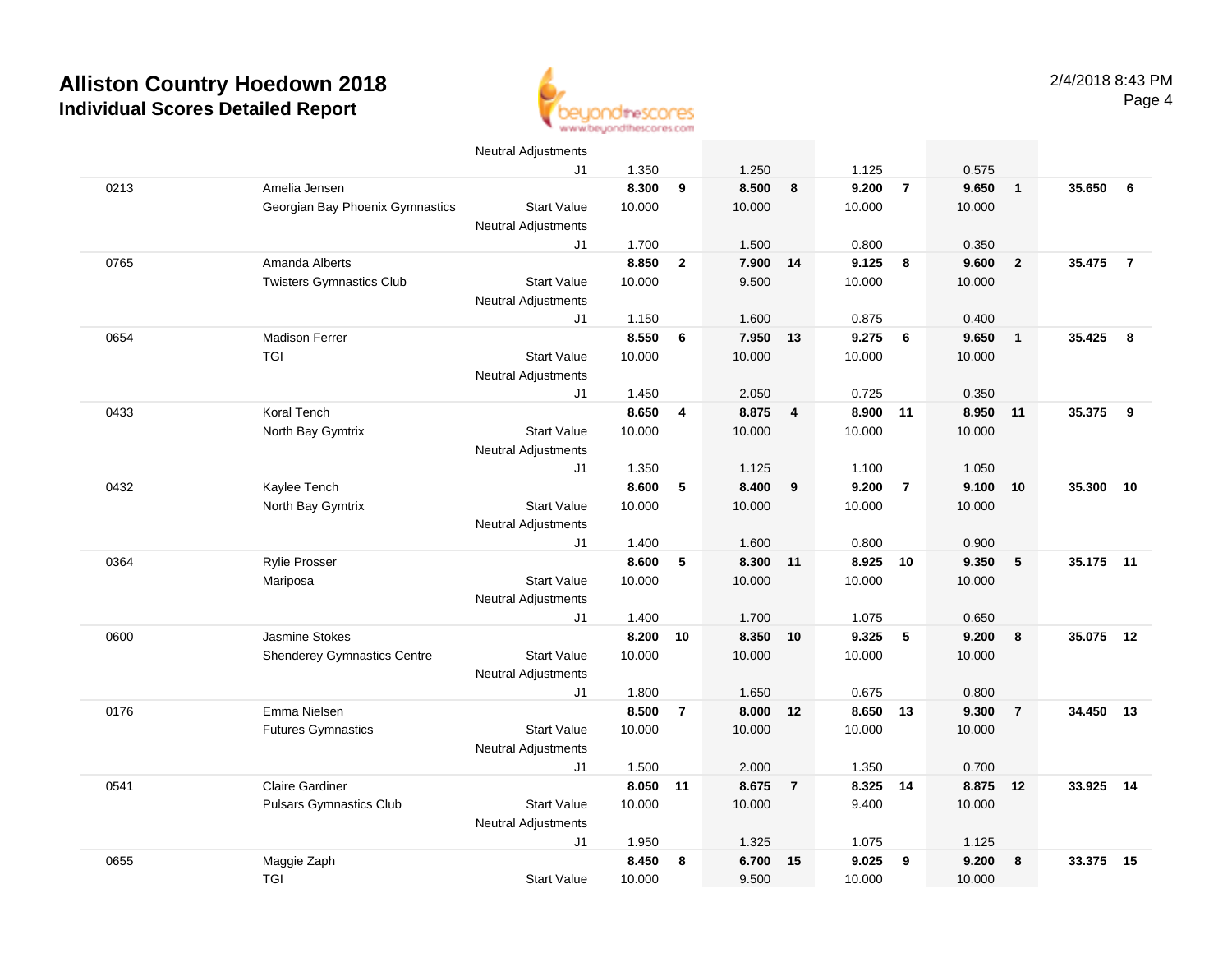

|      |                            | <b>Neutral Adjustments</b> |        |    |        |    |        |      |        |    |           |  |
|------|----------------------------|----------------------------|--------|----|--------|----|--------|------|--------|----|-----------|--|
|      |                            | J1                         | 1.550  |    | 2.800  |    | 0.975  |      | 0.800  |    |           |  |
| 0128 | Chayse Palfi               |                            | 8.050  | 11 | 5.800  | 16 | 7.925  | - 15 | 8.400  | 13 | 30.175 16 |  |
|      | Flip 'n' Wicked Gymnastics | <b>Start Value</b>         | 10.000 |    | 10.000 |    | 10.000 |      | 10.000 |    |           |  |
|      |                            | <b>Neutral Adjustments</b> |        |    |        |    |        |      |        |    |           |  |
|      |                            | <sup>14</sup> ل            | 1.950  |    | 4.200  |    | 2.075  |      | 1.600  |    |           |  |

### **Gymnastics Ontario Level 6**

**Level 6 Age 12 A**

| ID   | League ID | <b>Name</b>                        |                            | <b>VT</b>      | #              | <b>UB</b>      | #              | <b>BB</b>      | #              | <b>FX</b>      | #                       | AA     | #              |
|------|-----------|------------------------------------|----------------------------|----------------|----------------|----------------|----------------|----------------|----------------|----------------|-------------------------|--------|----------------|
| 0777 |           | <b>Madison McBride</b>             |                            | 9.200          | $\mathbf{1}$   | 9.400          | $\mathbf{1}$   | 9.350          | $\mathbf{3}$   | 9.900          | $\overline{1}$          | 37.850 | $\mathbf{1}$   |
|      |           | <b>Twisters Gymnastics Club</b>    | <b>Start Value</b>         | 10.000         |                | 10.000         |                | 10.000         |                | 10.000         |                         |        |                |
|      |           |                                    | <b>Neutral Adjustments</b> |                |                |                |                |                |                |                |                         |        |                |
|      |           |                                    | J1                         | 0.800          |                | 0.600          |                | 0.650          |                | 0.100          |                         |        |                |
|      |           |                                    | J2                         | 0.800          |                | 0.600          |                | 0.650          |                | 0.100          |                         |        |                |
| 0171 |           | <b>Brianna Masellis-Whitty</b>     |                            | 8.950          | $\overline{2}$ | 9.100          | $\overline{2}$ | 9.200          | 4              | 9.600          | $\mathbf{3}$            | 36.850 | $\overline{2}$ |
|      |           | <b>Futures Gymnastics</b>          | <b>Start Value</b>         | 10.000         |                | 10.000         |                | 10.000         |                | 10.000         |                         |        |                |
|      |           |                                    | <b>Neutral Adjustments</b> |                |                |                |                |                |                |                |                         |        |                |
|      |           |                                    | J1<br>J2                   | 1.000<br>1.100 |                | 1.000<br>0.800 |                | 0.800<br>0.800 |                | 0.350<br>0.450 |                         |        |                |
| 0724 |           | Daley Clarke                       |                            | 8.900          | $\mathbf{3}$   | 9.025          | $\mathbf{3}$   | 9.475          | $\mathbf{1}$   | 9.400          | 6                       | 36,800 | $\mathbf{3}$   |
|      |           | <b>Trillium GC</b>                 | <b>Start Value</b>         | 10.000         |                | 10.000         |                | 10.000         |                | 10.000         |                         |        |                |
|      |           |                                    | <b>Neutral Adjustments</b> |                |                |                |                |                |                |                |                         |        |                |
|      |           |                                    | J1                         | 1.100          |                | 1.000          |                | 0.500          |                | 0.700          |                         |        |                |
|      |           |                                    | J2                         | 1.100          |                | 0.950          |                | 0.550          |                | 0.500          |                         |        |                |
| 0599 |           | Katie Goddard                      |                            | 8.700          | 4              | 8.875          | 6              | 9.450          | $\overline{2}$ | 9.550          | $\overline{4}$          | 36.575 | 4              |
|      |           | <b>Shenderey Gymnastics Centre</b> | <b>Start Value</b>         | 10.000         |                | 10.000         |                | 10.000         |                | 10.000         |                         |        |                |
|      |           |                                    | <b>Neutral Adjustments</b> |                |                |                |                |                |                |                |                         |        |                |
|      |           |                                    | J1                         | 1.200          |                | 1.200          |                | 0.600          |                | 0.350          |                         |        |                |
|      |           |                                    | J2                         | 1.400          |                | 1.050          |                | 0.500          |                | 0.550          |                         |        |                |
| 0727 |           | Lola Kenney                        |                            | 8.700          | 4              | 8.800          | $\overline{7}$ | 9.125          | 5              | 9.700          | $\overline{\mathbf{2}}$ | 36.325 | 5              |
|      |           | <b>Trillium GC</b>                 | <b>Start Value</b>         | 10.000         |                | 10.000         |                | 10.000         |                | 10.000         |                         |        |                |
|      |           |                                    | <b>Neutral Adjustments</b> |                |                |                |                |                |                |                |                         |        |                |
|      |           |                                    | J1                         | 1.300          |                | 1.350          |                | 0.850          |                | 0.200          |                         |        |                |
|      |           |                                    | J2                         | 1.300          |                | 1.050          |                | 0.900          |                | 0.400          |                         |        |                |
| 0496 |           | Alexandra Preziosi                 |                            | 8.650          | 5              | 8.950          | 4              | 8.950          | $\overline{7}$ | 9.400          | 6                       | 35.950 | - 6            |
|      |           | Oakville Gymnastics Club           | <b>Start Value</b>         | 10.000         |                | 10.000         |                | 10.000         |                | 10.000         |                         |        |                |
|      |           |                                    | <b>Neutral Adjustments</b> | 1.300          |                | 1.100          |                | 1.100          |                |                |                         |        |                |
|      |           |                                    | J <sub>1</sub>             |                |                |                |                |                |                | 0.550          |                         |        |                |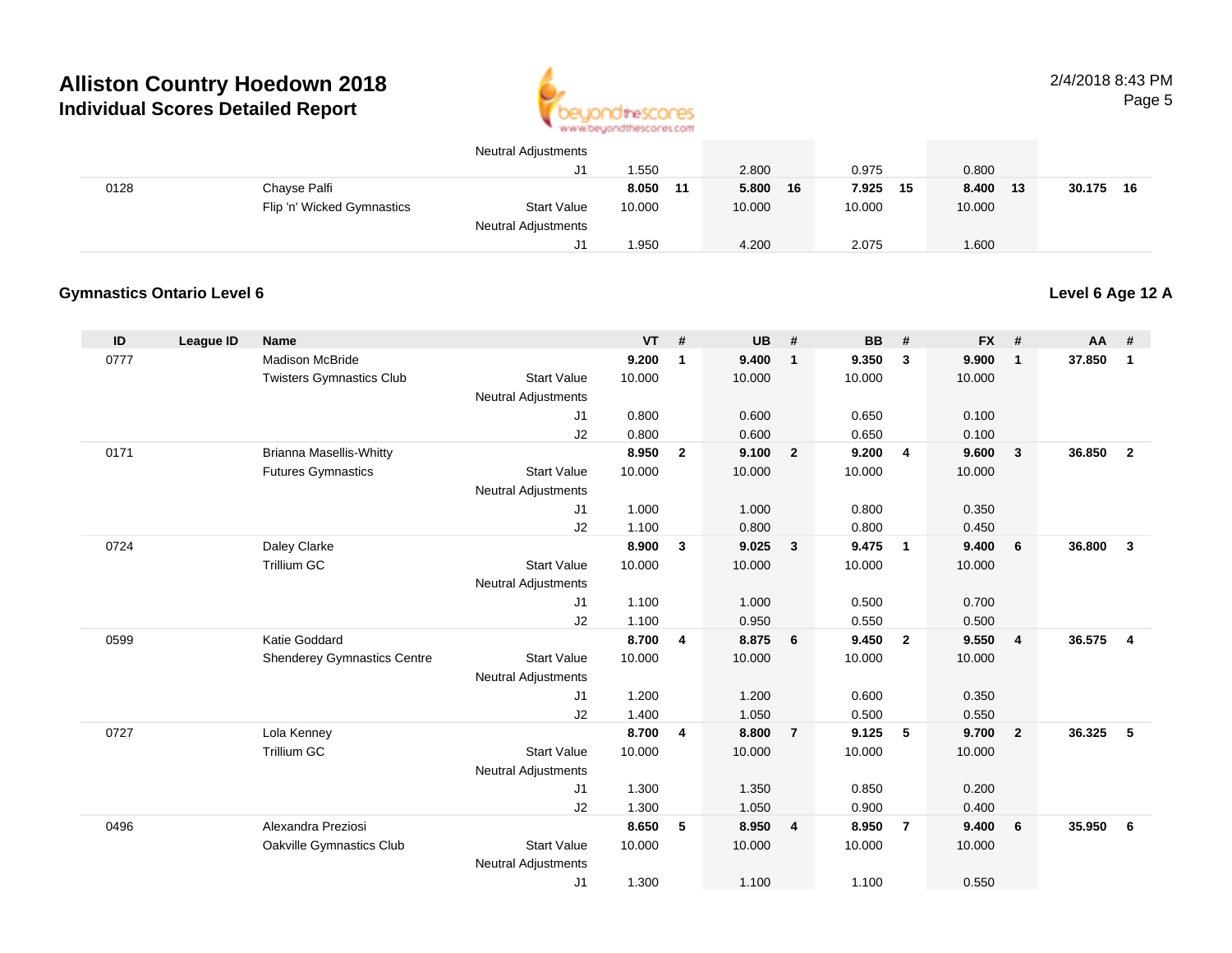

|      |                         | J2                         | 1.400  |     | 1.000   |   | 1.000   |                | 0.650   |                |        |                |
|------|-------------------------|----------------------------|--------|-----|---------|---|---------|----------------|---------|----------------|--------|----------------|
| 0229 | <b>Tori Larmer</b>      |                            | 8.500  | 6   | 8.925   | 5 | 8.875   | 8              | 9.350   | $\overline{7}$ | 35.650 | $\overline{7}$ |
|      | <b>Gyros Gymnastics</b> | <b>Start Value</b>         | 10.000 |     | 10.000  |   | 10.000  |                | 10.000  |                |        |                |
|      |                         | <b>Neutral Adjustments</b> |        |     |         |   |         |                |         |                |        |                |
|      |                         | J <sub>1</sub>             | 1.400  |     | 1.150   |   | 1.050   |                | 0.650   |                |        |                |
|      |                         | J2                         | 1.600  |     | 1.000   |   | 1.200   |                | 0.650   |                |        |                |
| 0468 | Jessie Harvey           |                            | 8.500  | - 6 | 8.575 8 |   | 8.950   | $\overline{7}$ | 9.500   | 5 <sub>2</sub> | 35.525 | - 8            |
|      | Northern Stars          | <b>Start Value</b>         | 10.000 |     | 10.000  |   | 10.000  |                | 10.000  |                |        |                |
|      |                         | <b>Neutral Adjustments</b> |        |     |         |   |         |                |         |                |        |                |
|      |                         | J1                         | 1.500  |     | 1.350   |   | 1.050   |                | 0.600   |                |        |                |
|      |                         | J2                         | 1.500  |     | 1.500   |   | 1.050   |                | 0.400   |                |        |                |
| 0360 | Lauren McPherson        |                            | 8.350  | -7  | 7.825 9 |   | 9.075 6 |                | 8.750 8 |                | 34.000 | - 9            |
|      | Mariposa                | <b>Start Value</b>         | 10.000 |     | 9.500   |   | 10.000  |                | 9.700   |                |        |                |
|      |                         | <b>Neutral Adjustments</b> |        |     |         |   |         |                |         |                |        |                |
|      |                         | J1                         | 1.700  |     | 1.650   |   | 0.900   |                | 0.950   |                |        |                |
|      |                         | J2                         | 1.600  |     | 1.700   |   | 0.950   |                | 0.950   |                |        |                |

### **Gymnastics Ontario Level 6**

**Level 6 Age 15 A**

| ID   | League ID | Name                             |                            | <b>VT</b>    | #                        | <b>UB</b> | #                        | <b>BB</b> | #                        | <b>FX</b>    | #                        | $AA$ # |                          |
|------|-----------|----------------------------------|----------------------------|--------------|--------------------------|-----------|--------------------------|-----------|--------------------------|--------------|--------------------------|--------|--------------------------|
| 0615 |           | Joelle Staropoli                 |                            | <b>X.XXX</b> | $\overline{\phantom{a}}$ | X.XXX     | $\overline{\phantom{a}}$ | X.XXX     | $\overline{\phantom{a}}$ | <b>X.XXX</b> | $\overline{\phantom{a}}$ | 0.000  | $\overline{\phantom{a}}$ |
| 0354 |           | Ruby Neumann                     |                            | 9.300        | $\mathbf{2}$             | 9.100     | $\overline{\mathbf{2}}$  | 9.725     | $\mathbf{1}$             | 9.900        | 1                        | 38.025 | 1                        |
|      |           | <b>Lindsay Gymnastics Centre</b> | <b>Start Value</b>         | 10.000       |                          | 10.000    |                          | 10.000    |                          | 10.000       |                          |        |                          |
|      |           |                                  | Neutral Adjustments        |              |                          |           |                          |           |                          |              |                          |        |                          |
|      |           |                                  | J1                         | 0.700        |                          | 1.000     |                          | 0.300     |                          | 0.100        |                          |        |                          |
|      |           |                                  | J2                         | 0.700        |                          | 0.800     |                          | 0.250     |                          | 0.100        |                          |        |                          |
| 0779 |           | Kennedy Peddie                   |                            | 9.350        | 1                        | 9.375     | $\overline{\mathbf{1}}$  | 9.325     | -4                       | 9.800        | $\mathbf{2}$             | 37.850 | $\overline{2}$           |
|      |           | <b>Twisters Gymnastics Club</b>  | <b>Start Value</b>         | 10.000       |                          | 10.000    |                          | 10.000    |                          | 10.000       |                          |        |                          |
|      |           |                                  | <b>Neutral Adjustments</b> |              |                          |           |                          |           |                          |              |                          |        |                          |
|      |           |                                  | J1                         | 0.600        |                          | 0.600     |                          | 0.650     |                          | 0.200        |                          |        |                          |
|      |           |                                  | J2                         | 0.700        |                          | 0.650     |                          | 0.700     |                          | 0.200        |                          |        |                          |
| 0792 |           | Sophie Sullivan                  |                            | 9.150        | 3                        | 8.650     | $-5$                     | 9.400     | $\overline{\mathbf{2}}$  | 9.675        | 3                        | 36.875 | 3                        |
|      |           | <b>Twisters Gymnastics Club</b>  | <b>Start Value</b>         | 10.000       |                          | 10.000    |                          | 10.000    |                          | 10.000       |                          |        |                          |
|      |           |                                  | <b>Neutral Adjustments</b> |              |                          |           |                          |           |                          |              |                          |        |                          |
|      |           |                                  | J <sub>1</sub>             | 0.900        |                          | 1.350     |                          | 0.550     |                          | 0.300        |                          |        |                          |
|      |           |                                  | J2                         | 0.800        |                          | 1.350     |                          | 0.650     |                          | 0.350        |                          |        |                          |
| 0470 |           | Taeya Maidich                    |                            | 9.150        | 3                        | 8.775     | $\overline{\mathbf{3}}$  | 9.025     | 9                        | 9.475        | 6                        | 36.425 | $\overline{4}$           |
|      |           | Northern Stars                   | <b>Start Value</b>         | 10.000       |                          | 10.000    |                          | 10.000    |                          | 10.000       |                          |        |                          |
|      |           |                                  | Neutral Adjustments        |              |                          |           |                          |           |                          |              |                          |        |                          |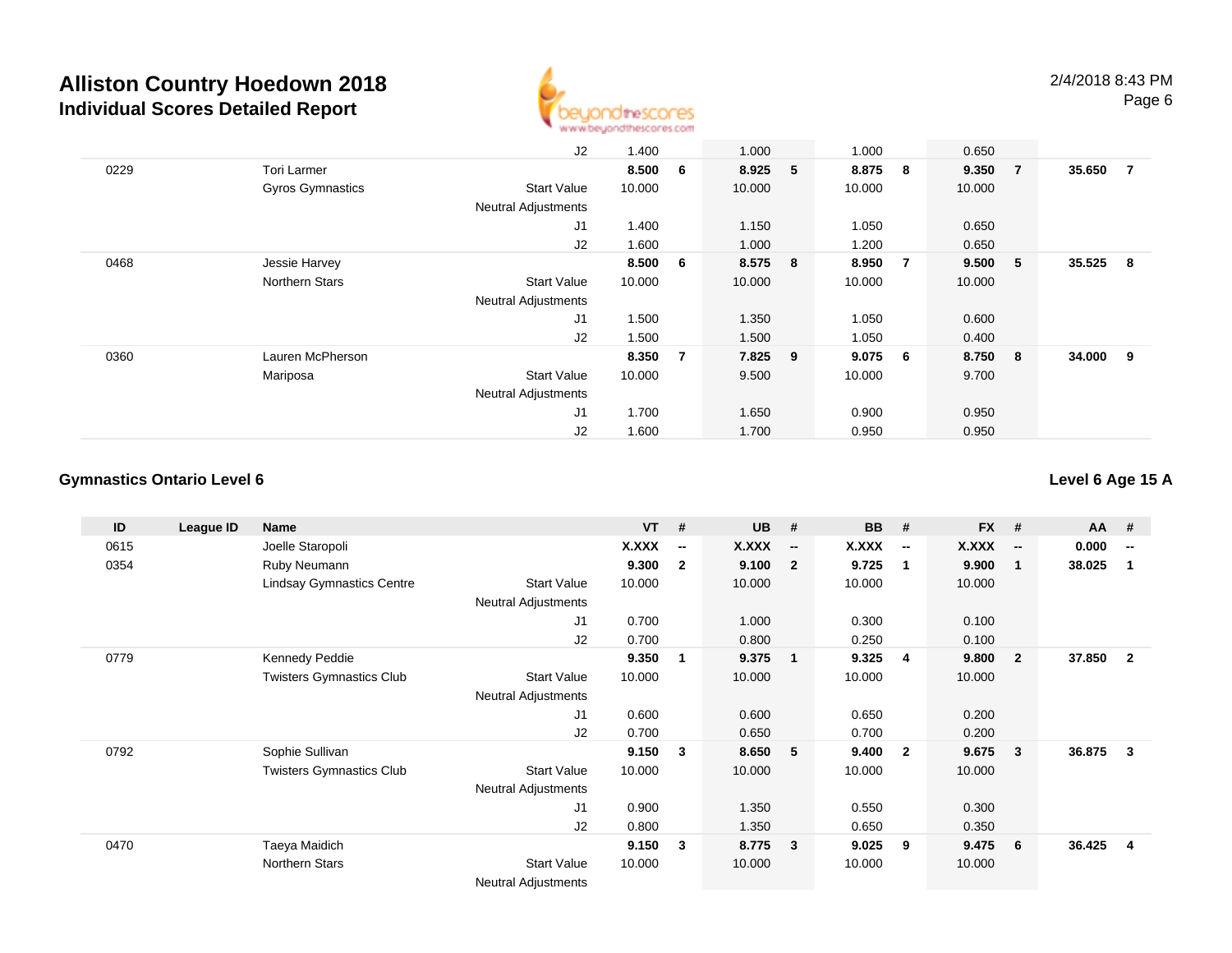

|      |                                | J1                         | 0.850        |                          | 1.250  |                | 0.950  |                         | 0.600        |                          |        |                |
|------|--------------------------------|----------------------------|--------------|--------------------------|--------|----------------|--------|-------------------------|--------------|--------------------------|--------|----------------|
|      |                                | J2                         | 0.850        |                          | 1.200  |                | 1.000  |                         | 0.450        |                          |        |                |
| 0535 | <b>Trista Dowdell</b>          |                            | 8.700        | 6                        | 8.750  | $\overline{4}$ | 9.100  | $\overline{7}$          | 9.450        | $\overline{7}$           | 36.000 | 5              |
|      | <b>Pulsars Gymnastics Club</b> | <b>Start Value</b>         | 10.000       |                          | 10.000 |                | 10.000 |                         | 10.000       |                          |        |                |
|      |                                | <b>Neutral Adjustments</b> |              |                          |        |                |        |                         |              |                          |        |                |
|      |                                | J1                         | 1.300        |                          | 1.350  |                | 0.900  |                         | 0.500        |                          |        |                |
|      |                                | J2                         | 1.300        |                          | 1.150  |                | 0.900  |                         | 0.600        |                          |        |                |
| 0404 | Samantha Watson                |                            | 8.750        | 5                        | 8.650  | 5              | 9.200  | 6                       | 9.350        | 8                        | 35.950 | 6              |
|      | Mariposa                       | <b>Start Value</b>         | 10.000       |                          | 10.000 |                | 10.000 |                         | 10.000       |                          |        |                |
|      |                                | Neutral Adjustments        |              |                          |        |                |        |                         |              |                          |        |                |
|      |                                | J1                         | 1.200        |                          | 1.250  |                | 0.750  |                         | 0.700        |                          |        |                |
|      |                                | J2                         | 1.300        |                          | 1.450  |                | 0.850  |                         | 0.600        |                          |        |                |
| 0544 | Meghan Graham                  |                            | 8.800        | $\overline{\mathbf{4}}$  | 8.400  | 8              | 9.075  | $\overline{\mathbf{8}}$ | 9.500        | 5                        | 35.775 | $\overline{7}$ |
|      | <b>Pulsars Gymnastics Club</b> | <b>Start Value</b>         | 10.000       |                          | 10.000 |                | 10.000 |                         | 10.000       |                          |        |                |
|      |                                | Neutral Adjustments        |              |                          |        |                |        |                         |              |                          |        |                |
|      |                                | J1                         | 1.200        |                          | 1.650  |                | 0.850  |                         | 0.400        |                          |        |                |
|      |                                | J2                         | 1.200        |                          | 1.550  |                | 1.000  |                         | 0.600        |                          |        |                |
| 0614 | Adriana Iourik                 |                            | 8.700        | 6                        | 8.450  | $\overline{7}$ | 9.375  | $\overline{\mathbf{3}}$ | 9.175        | 9                        | 35.700 | 8              |
|      | <b>Synergy Gymnastics</b>      | <b>Start Value</b>         | 10.000       |                          | 10.000 |                | 10.000 |                         | 10.000       |                          |        |                |
|      |                                | Neutral Adjustments        |              |                          |        |                |        |                         |              |                          |        |                |
|      |                                | J1                         | 1.200        |                          | 1.700  |                | 0.600  |                         | 0.800        |                          |        |                |
|      |                                | J2                         | 1.400        |                          | 1.400  |                | 0.650  |                         | 0.850        |                          |        |                |
| 0543 | Jessica Graham                 |                            | 8.675        | $\overline{7}$           | 8.550  | 6              | 8.275  | 10                      | 9.550        | $\overline{4}$           | 35.050 | 9              |
|      | <b>Pulsars Gymnastics Club</b> | <b>Start Value</b>         | 10.000       |                          | 10.000 |                | 10.000 |                         | 10.000       |                          |        |                |
|      |                                | Neutral Adjustments        |              |                          |        |                |        |                         |              |                          |        |                |
|      |                                | J1                         | 1.250        |                          | 1.550  |                | 1.650  |                         | 0.400        |                          |        |                |
|      |                                | J2                         | 1.400        |                          | 1.350  |                | 1.800  |                         | 0.500        |                          |        |                |
| 0562 | Megan Parker                   |                            | <b>X.XXX</b> | $\overline{\phantom{a}}$ | 7.950  | 9              | 9.225  | 5                       | <b>X.XXX</b> | $\overline{\phantom{a}}$ | 17.175 | 10             |
|      | <b>Pulsars Gymnastics Club</b> | <b>Start Value</b>         |              |                          | 9.500  |                | 10.000 |                         |              |                          |        |                |
|      |                                | <b>Neutral Adjustments</b> |              |                          |        |                |        |                         |              |                          |        |                |
|      |                                | J1                         |              |                          | 1.400  |                | 0.750  |                         |              |                          |        |                |
|      |                                | J2                         |              |                          | 1.700  |                | 0.800  |                         |              |                          |        |                |

### **Gymnastics Ontario Level 6**

**Level 6 Age 16+ A**

| ID   | Leaque ID | Name           |                            | <b>VT</b> | UB     | <b>BB</b> | <b>FX</b> | AA     |  |
|------|-----------|----------------|----------------------------|-----------|--------|-----------|-----------|--------|--|
| 0628 |           | Sadbh Doorley  |                            | 9.400     | 9.475  | 9.625     | 9.650     | 38.150 |  |
|      |           | T-Dot Tumblers | <b>Start Value</b>         | 10.000    | 10.000 | 10.000    | 10.000    |        |  |
|      |           |                | <b>Neutral Adjustments</b> |           |        |           |           |        |  |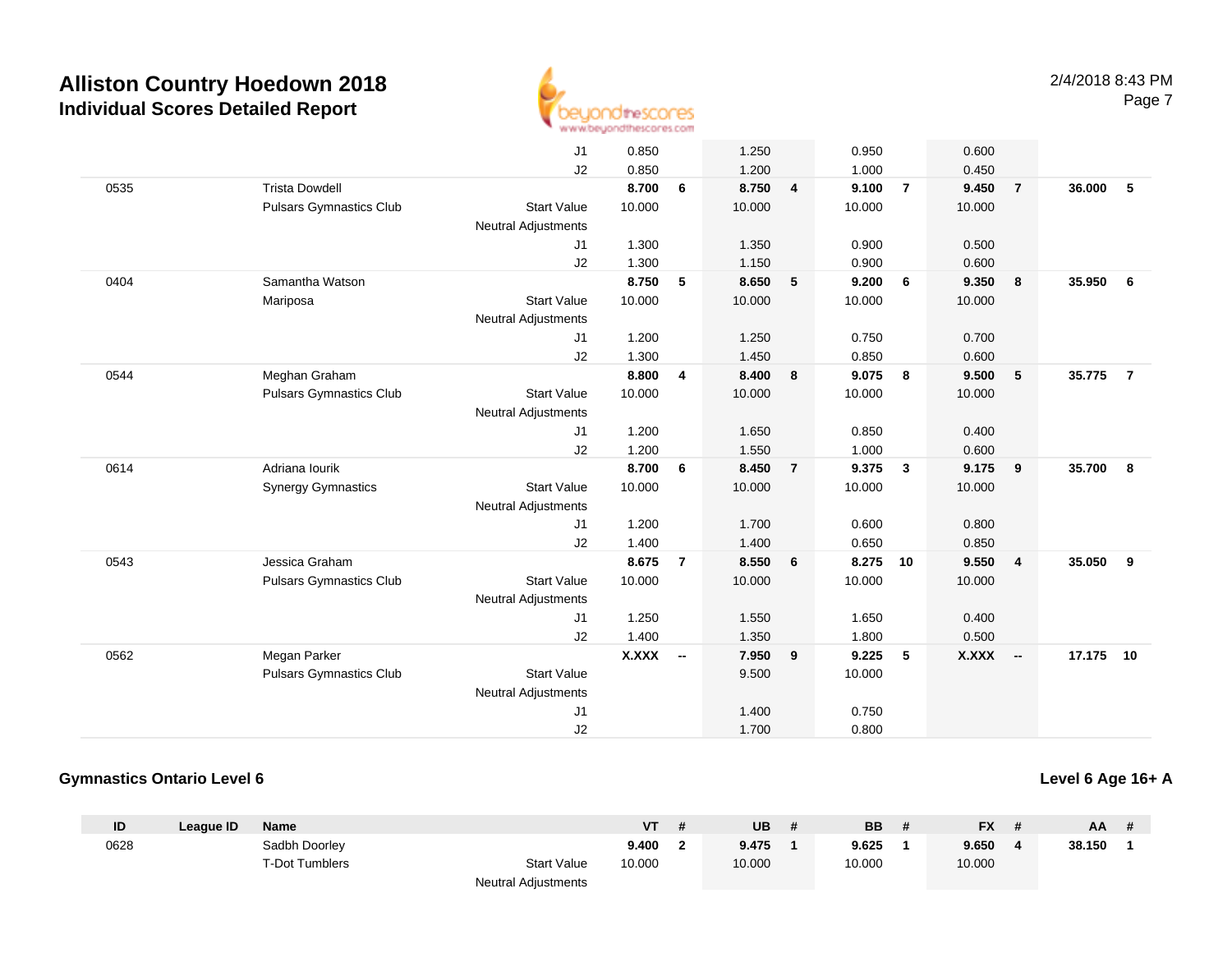

|      |                                    | J1                               | 0.700  |                         | 0.550  |                         | 0.400  |                         | 0.400  |                |        |                         |
|------|------------------------------------|----------------------------------|--------|-------------------------|--------|-------------------------|--------|-------------------------|--------|----------------|--------|-------------------------|
|      |                                    | J2                               | 0.500  |                         | 0.500  |                         | 0.350  |                         | 0.300  |                |        |                         |
| 0768 | Payton Bottomley                   |                                  | 9.400  | $\overline{2}$          | 9.150  | $\overline{2}$          | 9.300  | 5                       | 9.850  | $\overline{1}$ | 37.700 | $\overline{\mathbf{2}}$ |
|      | <b>Twisters Gymnastics Club</b>    | <b>Start Value</b>               | 10.000 |                         | 10.000 |                         | 10.000 |                         | 10.000 |                |        |                         |
|      |                                    | <b>Neutral Adjustments</b>       |        |                         |        |                         |        |                         |        |                |        |                         |
|      |                                    | J1                               | 0.700  |                         | 0.900  |                         | 0.700  |                         | 0.150  |                |        |                         |
|      |                                    | J2                               | 0.500  |                         | 0.800  |                         | 0.700  |                         | 0.150  |                |        |                         |
| 0776 | Alyx Lawrynuik                     |                                  | 9.550  | $\mathbf{1}$            | 8.650  | $\overline{\mathbf{4}}$ | 9.525  | $\overline{\mathbf{3}}$ | 9.450  | 8              | 37.175 | $\overline{\mathbf{3}}$ |
|      | <b>Twisters Gymnastics Club</b>    | <b>Start Value</b>               | 10.000 |                         | 10.000 |                         | 10.000 |                         | 10.000 |                |        |                         |
|      |                                    | <b>Neutral Adjustments</b>       |        |                         |        |                         |        |                         |        |                |        |                         |
|      |                                    | J1                               | 0.500  |                         | 1.300  |                         | 0.450  |                         | 0.650  |                |        |                         |
|      |                                    | J2                               | 0.400  |                         | 1.400  |                         | 0.500  |                         | 0.450  |                |        |                         |
| 0791 | <b>Ellis Parsons</b>               |                                  | 9.250  | $\mathbf{3}$            | 8.400  | 5                       | 9.325  | $\overline{4}$          | 9.275  | 10             | 36.250 | $\overline{\mathbf{4}}$ |
|      | <b>Twisters Gymnastics Club</b>    | <b>Start Value</b>               | 10.000 |                         | 10.000 |                         | 10.000 |                         | 10.000 |                |        |                         |
|      |                                    | <b>Neutral Adjustments</b><br>J1 | 0.700  |                         | 1.600  |                         | 0.650  |                         | 0.700  |                |        |                         |
|      |                                    | J2                               | 0.800  |                         | 1.600  |                         | 0.700  |                         | 0.750  |                |        |                         |
| 0579 | Seynette Turner                    |                                  | 8.725  | 6                       | 8.700  | $\mathbf{3}$            | 9.300  | 5                       | 9.475  | $\overline{7}$ | 36.200 | 5                       |
|      | <b>Pulsars Gymnastics Club</b>     | <b>Start Value</b>               | 10.000 |                         | 10.000 |                         | 10.000 |                         | 10.000 |                |        |                         |
|      |                                    | <b>Neutral Adjustments</b>       |        |                         |        |                         |        |                         |        |                |        |                         |
|      |                                    | J1                               | 1.250  |                         | 1.300  |                         | 0.650  |                         | 0.600  |                |        |                         |
|      |                                    | J2                               | 1.300  |                         | 1.300  |                         | 0.750  |                         | 0.450  |                |        |                         |
| 0097 | Alyssa Nordkap                     |                                  | 8.950  | $\overline{\mathbf{4}}$ | 7.200  | 9                       | 9.575  | $\overline{2}$          | 9.725  | $\overline{2}$ | 35.450 | 6                       |
|      | <b>Barrie Kempettes</b>            | <b>Start Value</b>               | 10.000 |                         | 9.500  |                         | 10.000 |                         | 10.000 |                |        |                         |
|      |                                    | <b>Neutral Adjustments</b>       |        |                         |        |                         |        |                         |        |                |        |                         |
|      |                                    | J1                               | 1.100  |                         | 2.350  |                         | 0.400  |                         | 0.350  |                |        |                         |
|      |                                    | J2                               | 1.000  |                         | 2.250  |                         | 0.450  |                         | 0.200  |                |        |                         |
| 0563 | Fanni Pataki                       |                                  | 8.500  | 9                       | 8.000  | 6                       | 9.100  | $\overline{7}$          | 9.525  | 6              | 35.125 | $\overline{7}$          |
|      | <b>Pulsars Gymnastics Club</b>     | <b>Start Value</b>               | 10.000 |                         | 10.000 |                         | 10.000 |                         | 10.000 |                |        |                         |
|      |                                    | <b>Neutral Adjustments</b>       |        |                         |        |                         |        |                         |        |                |        |                         |
|      |                                    | J1                               | 1.500  |                         | 2.000  |                         | 0.900  |                         | 0.500  |                |        |                         |
|      |                                    | J2                               | 1.500  |                         | 2.000  |                         | 0.900  |                         | 0.450  |                |        |                         |
| 0687 | <b>Emily Arnold</b>                |                                  | 8.650  | $\overline{7}$          | 8.700  | $\mathbf{3}$            | 8.250  | 10                      | 9.350  | 9              | 34.950 | 8                       |
|      | <b>TGI</b>                         | <b>Start Value</b>               | 10.000 |                         | 10.000 |                         | 10.000 |                         | 10.000 |                |        |                         |
|      |                                    | <b>Neutral Adjustments</b>       |        |                         |        |                         |        |                         |        |                |        |                         |
|      |                                    | J1                               | 1.300  |                         | 1.400  |                         | 1.650  |                         | 0.600  |                |        |                         |
|      |                                    | J2                               | 1.400  |                         | 1.200  |                         | 1.850  |                         | 0.700  |                |        |                         |
| 0125 | Sanna Leis                         |                                  | 8.550  | 8                       | 7.050  | 10                      | 9.125  | 6                       | 9.600  | 5              | 34.325 | 9                       |
|      | <b>Evolution Gymnastics Aurora</b> | <b>Start Value</b>               | 10.000 |                         | 9.500  |                         | 10.000 |                         | 10.000 |                |        |                         |
|      |                                    | <b>Neutral Adjustments</b>       |        |                         |        |                         |        |                         |        |                |        |                         |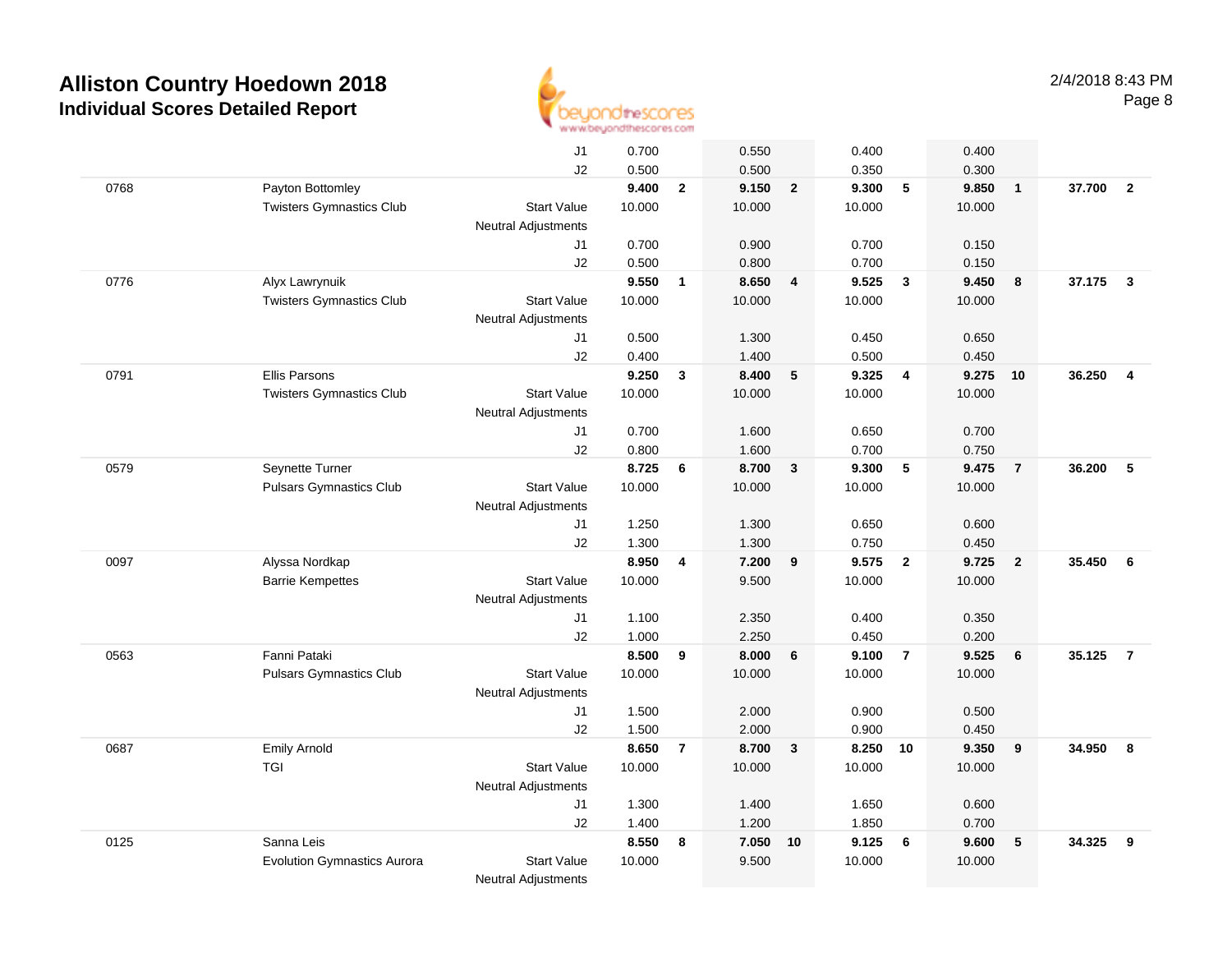

|      |                            | J1                         | 1.400    | 2.400   | 0.900   | 0.350  |        |        |     |
|------|----------------------------|----------------------------|----------|---------|---------|--------|--------|--------|-----|
|      |                            | J2                         | 1.500    | 2.500   | 0.850   | 0.450  |        |        |     |
| 0656 | Alexandra Armas            |                            | 8.750 5  | 7.375 8 | 8.450 9 | 9.700  | $_{3}$ | 34.275 | 10  |
|      | TGI                        | <b>Start Value</b>         | 10.000   | 10.000  | 10.000  | 10.000 |        |        |     |
|      |                            | <b>Neutral Adjustments</b> |          |         |         |        |        |        |     |
|      |                            | J1                         | .200     | 2.650   | 1.600   | 0.250  |        |        |     |
|      |                            | J2                         | 1.300    | 2.600   | 1.500   | 0.350  |        |        |     |
| 0703 | Emma Salhani               |                            | 7.950 10 | 7.650 7 | 8.875 8 | 8.575  | 11     | 33.050 | -11 |
|      | <b>Tornados Gymnastics</b> | <b>Start Value</b>         | 10.000   | 10.000  | 10.000  | 10.000 |        |        |     |
|      |                            | <b>Neutral Adjustments</b> |          |         |         |        |        |        |     |
|      |                            | J <sub>1</sub>             | 2.000    | 2.200   | 1.100   | 1.500  |        |        |     |
|      |                            | J2                         | 2.100    | 2.500   | 1.150   | 1.350  |        |        |     |

### **Gymnastics Ontario Level 6**

**Level 6 Age 13 B**

| ID   | League ID | <b>Name</b>                     |                            | <b>VT</b> | #            | <b>UB</b> | #                       | <b>BB</b> | #              | <b>FX</b> | #              | $AA$ # |                |
|------|-----------|---------------------------------|----------------------------|-----------|--------------|-----------|-------------------------|-----------|----------------|-----------|----------------|--------|----------------|
| 0781 |           | Jada Ridgwell                   |                            | 9.500     | 1            | 9.150     | $\overline{2}$          | 9.400     | $\overline{2}$ | 9.525     | $\mathbf{1}$   | 37.575 | 1              |
|      |           | <b>Twisters Gymnastics Club</b> | <b>Start Value</b>         | 10.000    |              | 10.000    |                         | 10.000    |                | 10.000    |                |        |                |
|      |           |                                 | Neutral Adjustments        |           |              |           |                         |           |                |           |                |        |                |
|      |           |                                 | J1                         | 0.450     |              | 0.800     |                         | 0.650     |                | 0.550     |                |        |                |
|      |           |                                 | J2                         | 0.550     |              | 0.900     |                         | 0.550     |                | 0.400     |                |        |                |
| 0854 |           | <b>Brooklynn Downey</b>         |                            | 9.275     | $\mathbf{2}$ | 9.225     | $\blacksquare$          | 9.500     | $\overline{1}$ | 9.375     | 3              | 37.375 | $\overline{2}$ |
|      |           | <b>Twisters Gymnastics Club</b> | Start Value                | 10.000    |              | 10.000    |                         | 10.000    |                | 10.000    |                |        |                |
|      |           |                                 | Neutral Adjustments        |           |              |           |                         |           |                |           |                |        |                |
|      |           |                                 | J1                         | 0.700     |              | 0.750     |                         | 0.550     |                | 0.700     |                |        |                |
|      |           |                                 | J2                         | 0.750     |              | 0.800     |                         | 0.450     |                | 0.550     |                |        |                |
| 0108 |           | <b>Brianna Given</b>            |                            | 8.775     | 6            | 8.975     | $\mathbf{3}$            | 9.025     | 5              | 9.450     | $\overline{2}$ | 36.225 | $\mathbf{3}$   |
|      |           | Dancemakers Gymnastics          | <b>Start Value</b>         | 10.000    |              | 10.000    |                         | 10.000    |                | 10.000    |                |        |                |
|      |           |                                 | Neutral Adjustments        |           |              |           |                         |           |                |           |                |        |                |
|      |           |                                 | J1                         | 1.150     |              | 0.950     |                         | 0.900     |                | 0.600     |                |        |                |
|      |           |                                 | J2                         | 1.300     |              | 1.100     |                         | 1.050     |                | 0.500     |                |        |                |
| 0226 |           | Cate Laskey                     |                            | 9.050     | 4            | 8.675     | $-5$                    | 9.125     | $\overline{4}$ | 9.325     | $\overline{4}$ | 36.175 | $\overline{4}$ |
|      |           | Gyros Gymnastics                | <b>Start Value</b>         | 10.000    |              | 10.000    |                         | 10.000    |                | 10.000    |                |        |                |
|      |           |                                 | Neutral Adjustments        |           |              |           |                         |           |                |           |                |        |                |
|      |           |                                 | J1                         | 0.900     |              | 1.250     |                         | 0.800     |                | 0.650     |                |        |                |
|      |           |                                 | J2                         | 1.000     |              | 1.400     |                         | 0.950     |                | 0.700     |                |        |                |
| 0617 |           | <b>Gillian Nestor</b>           |                            | 9.075     | 3            | 8.850     | $\overline{\mathbf{4}}$ | 8.950     | - 6            | 8.925     | 6              | 35.800 | 5              |
|      |           | <b>Synergy Gymnastics</b>       | <b>Start Value</b>         | 10.000    |              | 10.000    |                         | 9.900     |                | 10.000    |                |        |                |
|      |           |                                 | <b>Neutral Adjustments</b> |           |              |           |                         |           |                |           |                |        |                |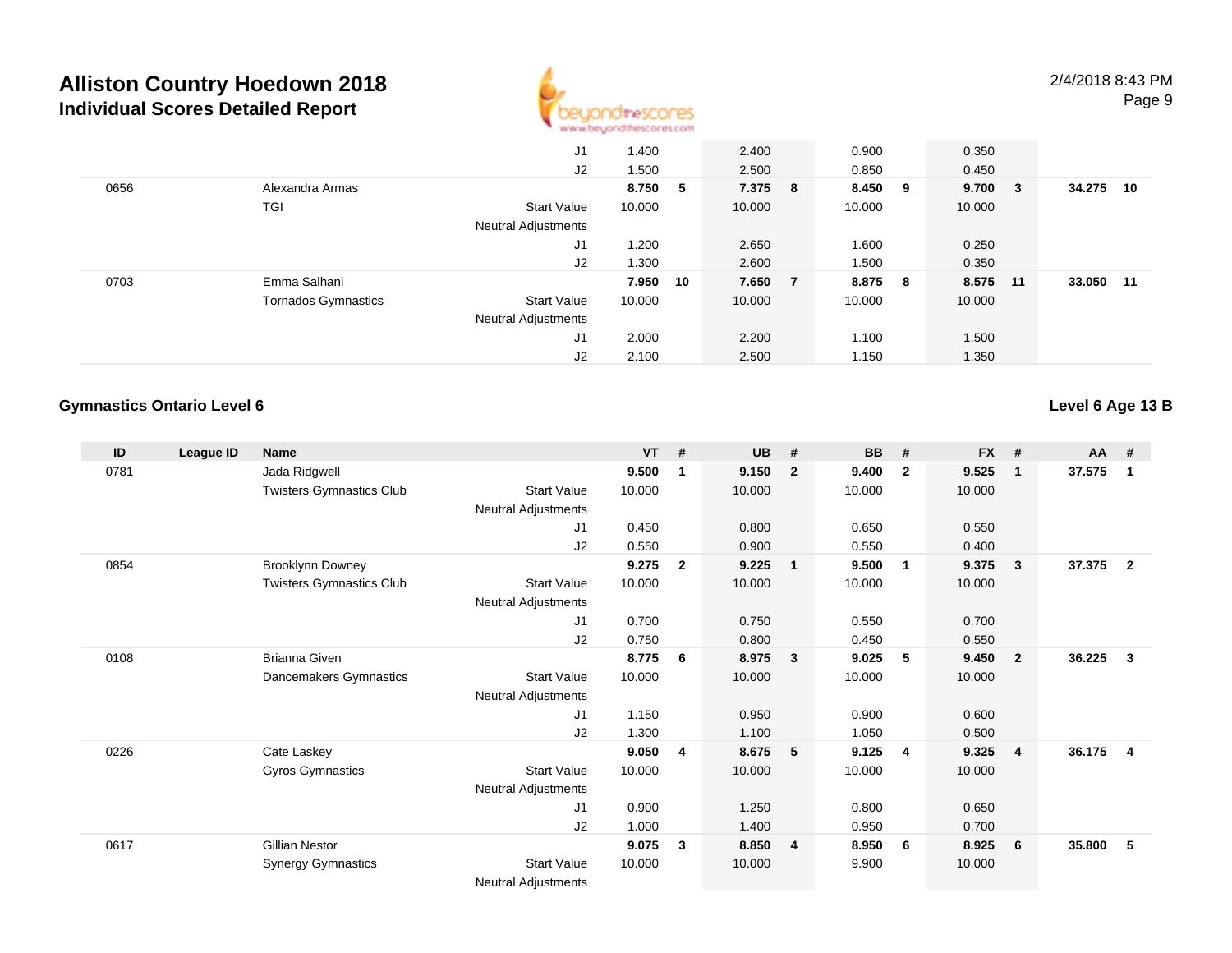

|      |                           | J1                         | 1.000  |   | 1.100   | 1.000        | 1.050  |             |
|------|---------------------------|----------------------------|--------|---|---------|--------------|--------|-------------|
|      |                           | J2                         | 0.850  |   | 1.200   | 0.900        | 1.100  |             |
| 0173 | <b>Emily Dos Santos</b>   |                            | 8.800  | 5 | 8.150 6 | 9.250<br>- 3 | 9.250  | 35.450<br>6 |
|      | <b>Futures Gymnastics</b> | <b>Start Value</b>         | 10.000 |   | 10.000  | 10.000       | 10.000 |             |
|      |                           | <b>Neutral Adjustments</b> |        |   |         |              |        |             |
|      |                           | J1                         | 1.150  |   | 2.000   | 0.700        | 0.750  |             |
|      |                           | J2                         | 1.250  |   | 1.700   | 0.800        | 0.750  |             |

### **Gymnastics Ontario Level 6**

#### **ID League ID Name VT # UB # BB # FX # AA #** 0167 Emily Burke **8.850 <sup>1</sup> 8.650 <sup>6</sup> 9.300 <sup>7</sup> 9.700 <sup>1</sup> 36.500 <sup>1</sup>** Futures Gymnastics Start Valuee 10.000 10.000 10.000 10.000 Neutral Adjustments J1 1.150 1.350 0.700 0.300 0788 Violet White **8.500 <sup>5</sup> 8.825 <sup>3</sup> 9.400 <sup>4</sup> 9.500 <sup>2</sup> 36.225 <sup>2</sup>** Twisters Gymnastics Clubb 3tart Value 10.000 10.000 10.000 10.000 10.000 Neutral Adjustments J1 1.500 1.175 0.600 0.500 0172 Carissa Van Der Walt **8.050 <sup>9</sup> 9.000 <sup>1</sup> 9.575 <sup>1</sup> 9.325 <sup>4</sup> 35.950 <sup>3</sup>** Futures Gymnastics Start Valuee 10.000 10.000 10.000 10.000 Neutral Adjustments J1 1.950 1.000 0.425 0.675 0577 Melissa Tiemersma **8.700 <sup>2</sup> 8.800 <sup>4</sup> 9.225 <sup>8</sup> 9.200 <sup>7</sup> 35.925 <sup>4</sup>** Pulsars Gymnastics Clubb 3tart Value 10.000 10.000 10.000 10.000 10.000 Neutral Adjustments J1 1.300 1.200 0.775 0.800 0676 Capella Steele **8.450 <sup>6</sup> 8.850 <sup>2</sup> 9.450 <sup>3</sup> 9.100 <sup>9</sup> 35.850 <sup>5</sup>** TGI Start Valuee 10.000 10.000 10.000 10.000 Neutral Adjustments J1 1.550 1.150 0.550 0.900 0466 Avalyn Southwick **8.450 <sup>6</sup> 8.500 <sup>8</sup> 9.550 <sup>2</sup> 9.125 <sup>8</sup> 35.625 <sup>6</sup>** Northern Stars Start Valuee 10.000 10.000 10.000 10.000 Neutral Adjustments J1 1.550 1.500 0.450 0.875 0093 Emily Caughlin **8.650 <sup>3</sup> 8.450 <sup>9</sup> 9.175 <sup>11</sup> 9.250 <sup>6</sup> 35.525 <sup>7</sup>** Barrie Kempettes Start Valuee 10.000 10.000 10.000 10.000 Neutral Adjustments J11.350 1.550 0.825 0.750

**Level 6 Age 11 A**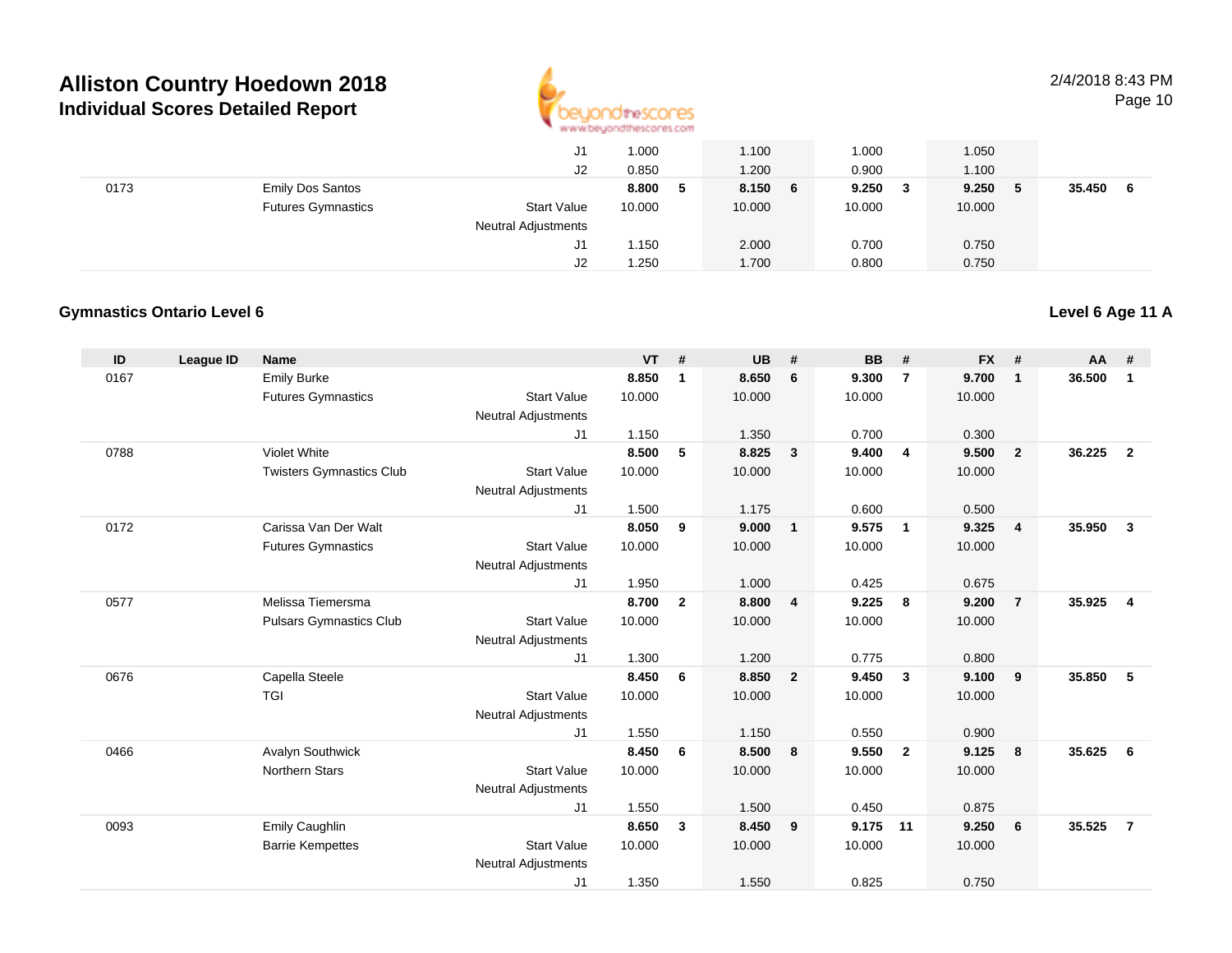

Page 11

| 0607 | Julia Capobianco                   |                            | 8.450  | 6              | 8.500  | 8              | 9.350  | -5 | 9.200  | $\overline{7}$ | 35.500    | 8  |
|------|------------------------------------|----------------------------|--------|----------------|--------|----------------|--------|----|--------|----------------|-----------|----|
|      | <b>Synergy Gymnastics</b>          | <b>Start Value</b>         | 10.000 |                | 10.000 |                | 10.000 |    | 10.000 |                |           |    |
|      |                                    | <b>Neutral Adjustments</b> |        |                |        |                |        |    |        |                |           |    |
|      |                                    | J1                         | 1.550  |                | 1.500  |                | 0.650  |    | 0.800  |                |           |    |
| 0358 | Makayla Herlihey                   |                            | 8.250  | $\overline{7}$ | 8.625  | $\overline{7}$ | 9.200  | 9  | 9.400  | 3              | 35.475    | 9  |
|      | <b>Lindsay Gymnastics Centre</b>   | <b>Start Value</b>         | 10.000 |                | 10.000 |                | 10.000 |    | 10.000 |                |           |    |
|      |                                    | <b>Neutral Adjustments</b> |        |                |        |                |        |    |        |                |           |    |
|      |                                    | J <sub>1</sub>             | 1.750  |                | 1.375  |                | 0.800  |    | 0.600  |                |           |    |
| 0609 | Emma Franco                        |                            | 8.500  | 5              | 8.350  | 10             | 9.400  | 4  | 9.200  | $\overline{7}$ | 35.450 10 |    |
|      | <b>Synergy Gymnastics</b>          | <b>Start Value</b>         | 10.000 |                | 10.000 |                | 10.000 |    | 10.000 |                |           |    |
|      |                                    | <b>Neutral Adjustments</b> |        |                |        |                |        |    |        |                |           |    |
|      |                                    | J <sub>1</sub>             | 1.500  |                | 1.650  |                | 0.600  |    | 0.800  |                |           |    |
| 0174 | Clara Oxley                        |                            | 8.050  | 9              | 8.725  | 5              | 9.325  | 6  | 9.250  | 6              | 35.350 11 |    |
|      | <b>Futures Gymnastics</b>          | <b>Start Value</b>         | 10.000 |                | 10.000 |                | 10.000 |    | 10.000 |                |           |    |
|      |                                    | <b>Neutral Adjustments</b> |        |                |        |                |        |    |        |                |           |    |
|      |                                    | J1                         | 1.950  |                | 1.275  |                | 0.675  |    | 0.750  |                |           |    |
| 0610 | <b>Elizabeth Narcisi</b>           |                            | 8.550  | 4              | 8.300  | 11             | 9.175  | 11 | 9.275  | 5              | 35.300 12 |    |
|      | <b>Synergy Gymnastics</b>          | <b>Start Value</b>         | 10.000 |                | 10.000 |                | 10.000 |    | 10.000 |                |           |    |
|      |                                    | <b>Neutral Adjustments</b> |        |                |        |                |        |    |        |                |           |    |
|      |                                    | J1                         | 1.450  |                | 1.700  |                | 0.825  |    | 0.725  |                |           |    |
| 0598 | Alyssa Gaston                      |                            | 8.150  | 8              | 8.000  | 13             | 9.180  | 10 | 8.925  | 11             | 34.255    | 13 |
|      | <b>Shenderey Gymnastics Centre</b> | <b>Start Value</b>         | 10.000 |                | 10.000 |                | 10.000 |    | 10.000 |                |           |    |
|      |                                    | <b>Neutral Adjustments</b> |        |                |        |                |        |    |        |                |           |    |
|      |                                    | J1                         | 1.850  |                | 2.000  |                | 0.820  |    | 1.075  |                |           |    |
| 0565 | <b>Addison Poole</b>               |                            | 7.850  | 10             | 8.275  | 12             | 8.475  | 12 | 8.950  | 10             | 33.550 14 |    |
|      | <b>Pulsars Gymnastics Club</b>     | <b>Start Value</b>         | 10.000 |                | 10.000 |                | 10.000 |    | 10.000 |                |           |    |
|      |                                    | <b>Neutral Adjustments</b> |        |                |        |                |        |    |        |                |           |    |
|      |                                    | J1                         | 2.150  |                | 1.725  |                | 1.525  |    | 1.050  |                |           |    |

### **Gymnastics Ontario Level 6**

**Level 6 Age 11 B**

| ID   | League ID | <b>Name</b>                     |                            | <b>VT</b> | #            | <b>UB</b> | - #            | <b>BB</b> | - #          | <b>FX</b> | - # | AA     | -#  |
|------|-----------|---------------------------------|----------------------------|-----------|--------------|-----------|----------------|-----------|--------------|-----------|-----|--------|-----|
| 0006 |           | Chelsea Barnes                  |                            | 8.800     | $\mathbf{2}$ | 9.225     | $\mathbf{2}$   | 9.075     | -8           | 9.550     |     | 36.650 |     |
|      |           | <b>Alliston Gymnastics Club</b> | <b>Start Value</b>         | 10.000    |              | 10.000    |                | 10.000    |              | 10.000    |     |        |     |
|      |           |                                 | <b>Neutral Adjustments</b> |           |              |           |                |           |              |           |     |        |     |
|      |           |                                 | J1                         | 1.200     |              | 0.775     |                | 0.925     |              | 0.450     |     |        |     |
| 0169 |           | Maya Gray                       |                            | 8.800     | 2            | 9.225     | $\overline{2}$ | 9.300     | $\mathbf{3}$ | 9.075     | - 9 | 36.400 | - 2 |
|      |           | <b>Futures Gymnastics</b>       | <b>Start Value</b>         | 10.000    |              | 10.000    |                | 10.000    |              | 10.000    |     |        |     |
|      |           |                                 | <b>Neutral Adjustments</b> |           |              |           |                |           |              |           |     |        |     |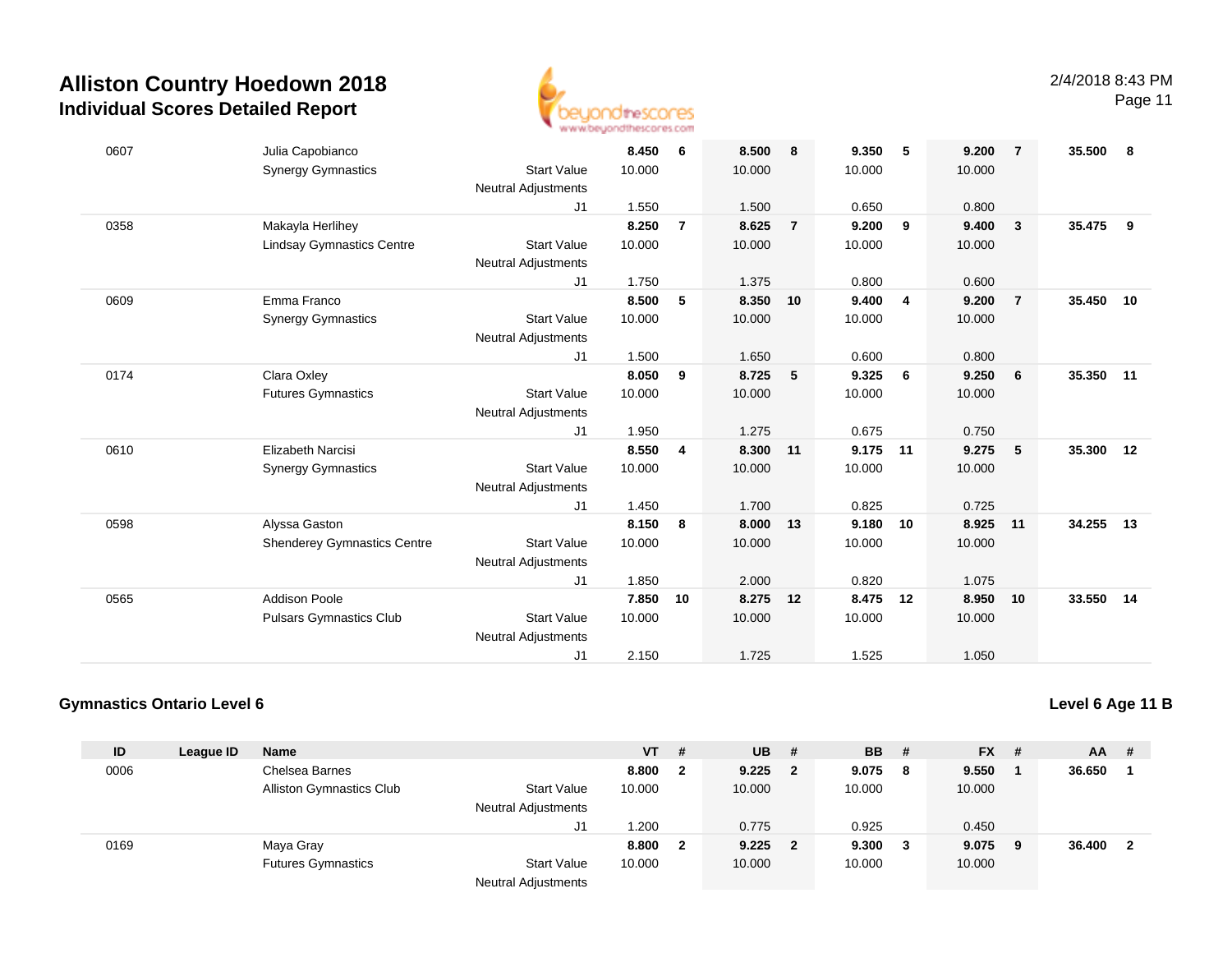

|      |                           | J1                         | 1.200  |                         | 0.775  |                         | 0.700  |                | 0.925    |                 |           |                         |
|------|---------------------------|----------------------------|--------|-------------------------|--------|-------------------------|--------|----------------|----------|-----------------|-----------|-------------------------|
| 0613 | Lauryn Uberti             |                            | 8.650  | $\mathbf{3}$            | 8.800  | $\overline{3}$          | 9.425  | $\overline{1}$ | 9.300    | 5               | 36.175    | $\overline{\mathbf{3}}$ |
|      | <b>Synergy Gymnastics</b> | <b>Start Value</b>         | 10.000 |                         | 10.000 |                         | 10.000 |                | 10.000   |                 |           |                         |
|      |                           | <b>Neutral Adjustments</b> |        |                         |        |                         |        |                |          |                 |           |                         |
|      |                           | J1                         | 1.350  |                         | 1.200  |                         | 0.575  |                | 0.700    |                 |           |                         |
| 0638 | Siana Morales             |                            | 8.950  | $\mathbf{1}$            | 8.675  | $\overline{7}$          | 9.200  | 6              | 9.350    | $\overline{4}$  | 36.175    | $\mathbf{3}$            |
|      | <b>T-Dot Tumblers</b>     | <b>Start Value</b>         | 10.000 |                         | 10.000 |                         | 10.000 |                | 10.000   |                 |           |                         |
|      |                           | <b>Neutral Adjustments</b> |        |                         |        |                         |        |                |          |                 |           |                         |
|      |                           | J1                         | 1.050  |                         | 1.325  |                         | 0.800  |                | 0.650    |                 |           |                         |
| 0677 | Chelsea Todosijevic       |                            | 8.500  | 5                       | 8.725  | 5                       | 9.350  | $\overline{2}$ | 9.400    | $\mathbf{3}$    | 35.975    | $\overline{4}$          |
|      | <b>TGI</b>                | <b>Start Value</b>         | 10.000 |                         | 10.000 |                         | 10.000 |                | 10.000   |                 |           |                         |
|      |                           | <b>Neutral Adjustments</b> |        |                         |        |                         |        |                |          |                 |           |                         |
|      |                           | J1                         | 1.500  |                         | 1.275  |                         | 0.650  |                | 0.600    |                 |           |                         |
| 0499 | Sophia Gallucci           |                            | 8.450  | 6                       | 9.250  | $\overline{1}$          | 9.200  | 6              | 8.950 11 |                 | 35.850    | 5                       |
|      | Oakville Gymnastics Club  | <b>Start Value</b>         | 10.000 |                         | 10.000 |                         | 10.000 |                | 9.700    |                 |           |                         |
|      |                           | <b>Neutral Adjustments</b> |        |                         |        |                         |        |                |          |                 |           |                         |
|      |                           | J1                         | 1.550  |                         | 0.750  |                         | 0.800  |                | 0.750    |                 |           |                         |
| 0604 | Jordyn French             |                            | 8.600  | 4                       | 8.725  | 5                       | 9.225  | $\sqrt{5}$     | 9.100    | 8               | 35.650    | 6                       |
|      | <b>Synergy Gymnastics</b> | <b>Start Value</b>         | 10.000 |                         | 10.000 |                         | 10.000 |                | 10.000   |                 |           |                         |
|      |                           | <b>Neutral Adjustments</b> |        |                         |        |                         |        |                |          |                 |           |                         |
|      |                           | J1                         | 1.400  |                         | 1.275  |                         | 0.775  |                | 0.900    |                 |           |                         |
| 0619 | Addison Jovanovic         |                            | 8.600  | 4                       | 8.650  | 8                       | 9.100  | $\overline{7}$ | 9.150    | $\overline{7}$  | 35.500    | $\overline{7}$          |
|      | <b>Synergy Gymnastics</b> | <b>Start Value</b>         | 10.000 |                         | 10.000 |                         | 10.000 |                | 10.000   |                 |           |                         |
|      |                           | Neutral Adjustments        |        |                         |        |                         |        |                |          |                 |           |                         |
|      |                           | J1                         | 1.400  |                         | 1.350  |                         | 0.900  |                | 0.850    |                 |           |                         |
| 0639 | Isabella Chermaz          |                            | 8.100  | 8                       | 8.675  | $\overline{7}$          | 9.350  | $\overline{2}$ | 9.300    | ${\bf 5}$       | 35.425    | 8                       |
|      | <b>T-Dot Tumblers</b>     | <b>Start Value</b>         | 10.000 |                         | 10.000 |                         | 10.000 |                | 10.000   |                 |           |                         |
|      |                           | <b>Neutral Adjustments</b> |        |                         |        |                         |        |                |          |                 |           |                         |
|      |                           | J1                         | 1.900  |                         | 1.325  |                         | 0.650  |                | 0.700    |                 |           |                         |
| 0094 | Avery Larmon              |                            | 8.450  | 6                       | 8.475  | 9                       | 9.425  | $\overline{1}$ | 9.050    | 10              | 35.400    | 9                       |
|      | <b>Barrie Kempettes</b>   | <b>Start Value</b>         | 10.000 |                         | 10.000 |                         | 10.000 |                | 10.000   |                 |           |                         |
|      |                           | <b>Neutral Adjustments</b> |        |                         |        |                         |        |                |          |                 |           |                         |
|      |                           | J1                         | 1.550  |                         | 1.525  |                         | 0.575  |                | 0.950    |                 |           |                         |
| 0490 | Cassidy Imrie             |                            | 8.600  | $\overline{\mathbf{4}}$ | 8.700  | 6                       | 8.700  | 10             | 9.250    | $6\phantom{1}6$ | 35.250    | 10                      |
|      | Oakville Gymnastics Club  | <b>Start Value</b>         | 10.000 |                         | 10.000 |                         | 10.000 |                | 10.000   |                 |           |                         |
|      |                           | Neutral Adjustments        |        |                         |        |                         |        |                |          |                 |           |                         |
|      |                           | J1                         | 1.400  |                         | 1.300  |                         | 1.300  |                | 0.750    |                 |           |                         |
| 0492 | Natalie Wiberg            |                            | 7.850  | 9                       | 8.750  | $\overline{\mathbf{4}}$ | 9.050  | 9              | 9.525    | $\overline{2}$  | 35.175 11 |                         |
|      | Oakville Gymnastics Club  | <b>Start Value</b>         | 10.000 |                         | 10.000 |                         | 10.000 |                | 10.000   |                 |           |                         |
|      |                           | Neutral Adjustments        |        |                         |        |                         |        |                |          |                 |           |                         |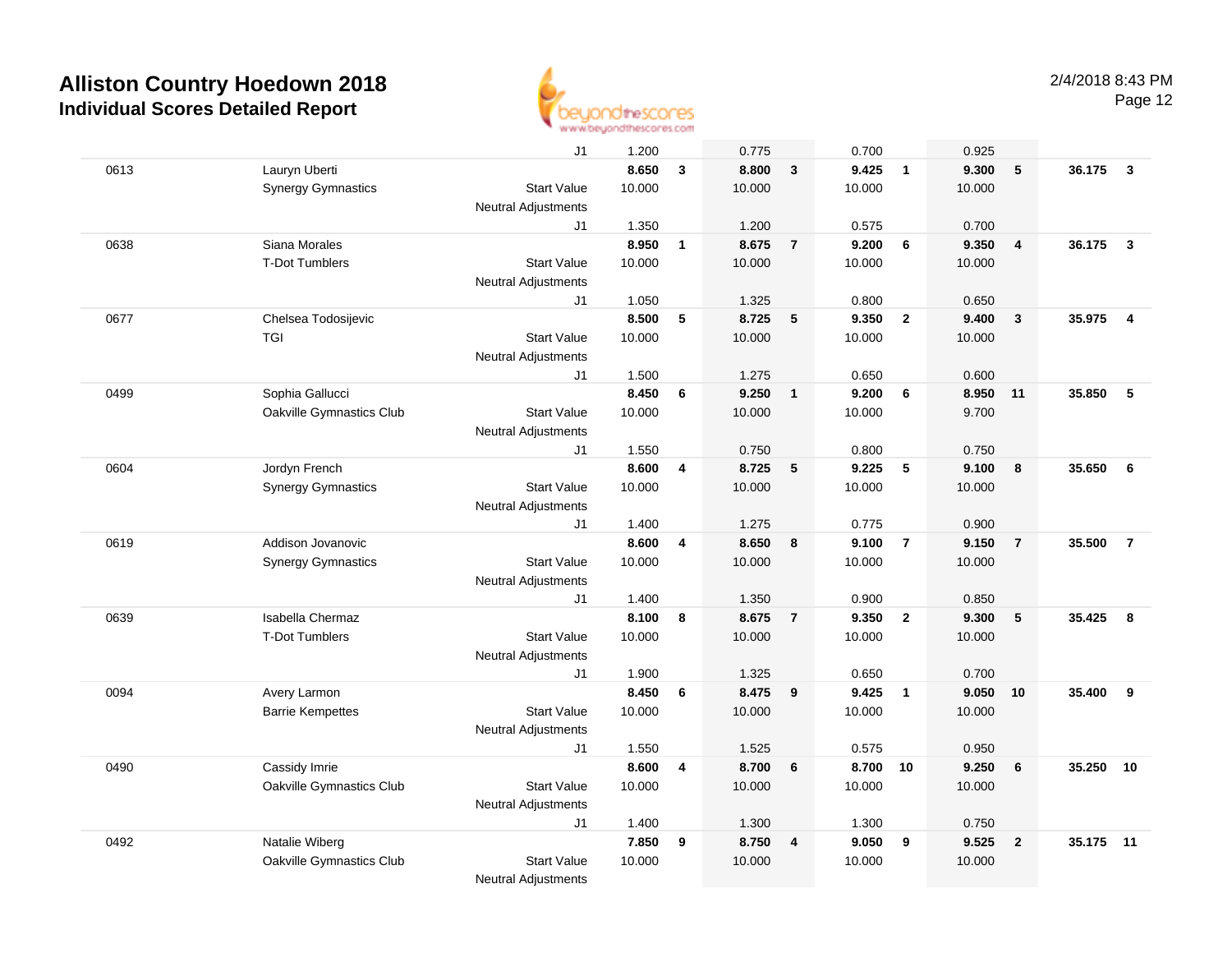

# 2/4/2018 8:43 PM

Page 13

|      |                   | ັບ.                 | 2.150  | 1.250       | 0.950      | 0.475  |              |
|------|-------------------|---------------------|--------|-------------|------------|--------|--------------|
| 0679 | Isabelle DiPietro |                     | 8.400  | 8.200<br>10 | 9.275<br>4 | 9.300  | 35.175<br>11 |
|      | <b>TGI</b>        | <b>Start Value</b>  | 10.000 | 10.000      | 10.000     | 10.000 |              |
|      |                   | Neutral Adjustments |        |             |            |        |              |
|      |                   |                     | 1.600  | .800        | 0.725      | 0.700  |              |

### **Gymnastics Ontario Level 6**

**Level 6 Age 14 B**

| ID   | <b>League ID</b> | <b>Name</b>                      |                            | <b>VT</b>    | #              | <b>UB</b> | #                        | <b>BB</b> | #                        | <b>FX</b> | #                        | AA     | #                        |
|------|------------------|----------------------------------|----------------------------|--------------|----------------|-----------|--------------------------|-----------|--------------------------|-----------|--------------------------|--------|--------------------------|
| 0216 |                  | Kylie McCutcheon                 |                            | <b>X.XXX</b> | --             | X.XXX     | $\overline{\phantom{a}}$ | X.XXX     | $\overline{\phantom{a}}$ | X.XXX     | $\overline{\phantom{a}}$ | 0.000  | $\overline{\phantom{a}}$ |
| 0356 |                  | Sydney James                     |                            | 9.400        | 1              | 8.950     | 4                        | 9.600     | $\overline{1}$           | 9.725     | $\overline{2}$           | 37.675 | $\mathbf{1}$             |
|      |                  | <b>Lindsay Gymnastics Centre</b> | <b>Start Value</b>         | 10.000       |                | 10.000    |                          | 10.000    |                          | 10.000    |                          |        |                          |
|      |                  |                                  | <b>Neutral Adjustments</b> |              |                |           |                          |           |                          |           |                          |        |                          |
|      |                  |                                  | J1                         | 0.600        |                | 1.050     |                          | 0.400     |                          | 0.275     |                          |        |                          |
| 0365 |                  | <b>Marina Thomas</b>             |                            | 9.050        | 3              | 8.675     | 9                        | 9.300     | - 6                      | 9.825     | $\overline{1}$           | 36.850 | $\overline{2}$           |
|      |                  | Mariposa                         | <b>Start Value</b>         | 10.000       |                | 10.000    |                          | 10.000    |                          | 10.000    |                          |        |                          |
|      |                  |                                  | <b>Neutral Adjustments</b> |              |                |           |                          |           |                          |           |                          |        |                          |
|      |                  |                                  | J1                         | 0.950        |                | 1.325     |                          | 0.700     |                          | 0.175     |                          |        |                          |
| 0431 |                  | Vanessa Perrault                 |                            | 8.450        | $\overline{7}$ | 9.275     | $\overline{2}$           | 9.450     | $\mathbf{3}$             | 9.625     | $\mathbf{3}$             | 36.800 | $\mathbf{3}$             |
|      |                  | North Bay Gymtrix                | <b>Start Value</b>         | 10.000       |                | 10.000    |                          | 10.000    |                          | 10.000    |                          |        |                          |
|      |                  |                                  | <b>Neutral Adjustments</b> |              |                |           |                          |           |                          |           |                          |        |                          |
|      |                  |                                  | J1                         | 1.550        |                | 0.725     |                          | 0.550     |                          | 0.375     |                          |        |                          |
| 0106 |                  | <b>Bella Sutherland</b>          |                            | 8.650        | 6              | 8.775     | 8                        | 9.475     | $\overline{2}$           | 9.825     | $\overline{1}$           | 36.725 | $\overline{4}$           |
|      |                  | Dancemakers Gymnastics           | <b>Start Value</b>         | 10.000       |                | 10.000    |                          | 10.000    |                          | 10.000    |                          |        |                          |
|      |                  |                                  | <b>Neutral Adjustments</b> |              |                |           |                          |           |                          |           |                          |        |                          |
|      |                  |                                  | J1                         | 1.350        |                | 1.225     |                          | 0.525     |                          | 0.175     |                          |        |                          |
| 0105 |                  | Meagan Deyell                    |                            | 8.650        | 6              | 9.175     | $\overline{\mathbf{3}}$  | 9.275     | $\overline{7}$           | 9.500     | $\overline{4}$           | 36.600 | 5                        |
|      |                  | Dancemakers Gymnastics           | <b>Start Value</b>         | 10.000       |                | 9.900     |                          | 10.000    |                          | 10.000    |                          |        |                          |
|      |                  |                                  | <b>Neutral Adjustments</b> |              |                |           |                          |           |                          |           |                          |        |                          |
|      |                  |                                  | J1                         | 1.350        |                | 0.725     |                          | 0.725     |                          | 0.500     |                          |        |                          |
| 0217 |                  | Natalie Urquhart                 |                            | 8.750        | $\overline{4}$ | 9.375     | $\overline{\mathbf{1}}$  | 9.125     | 10                       | 9.275     | 6                        | 36.525 | 6                        |
|      |                  | Georgian Bay Phoenix Gymnastics  | <b>Start Value</b>         | 10.000       |                | 10.000    |                          | 10.000    |                          | 10.000    |                          |        |                          |
|      |                  |                                  | <b>Neutral Adjustments</b> |              |                |           |                          |           |                          |           |                          |        |                          |
|      |                  |                                  | J1                         | 1.250        |                | 0.625     |                          | 0.875     |                          | 0.725     |                          |        |                          |
| 0729 |                  | Charlie Payne                    |                            | 8.750        | $\overline{4}$ | 8.850     | 5                        | 9.375     | 5                        | 9.225     | 8                        | 36.200 | $\overline{7}$           |
|      |                  | Trillium GC                      | <b>Start Value</b>         | 10.000       |                | 10.000    |                          | 10.000    |                          | 10.000    |                          |        |                          |
|      |                  |                                  | <b>Neutral Adjustments</b> |              |                |           |                          |           |                          |           |                          |        |                          |
|      |                  |                                  | J1                         | 1.250        |                | 1.150     |                          | 0.625     |                          | 0.775     |                          |        |                          |
| 0366 |                  | Emily McCallum                   |                            | 9.100        | $\mathbf{2}$   | 8.050     | 13                       | 9.425     | 4                        | 9.250     | $\overline{7}$           | 35.825 | 8                        |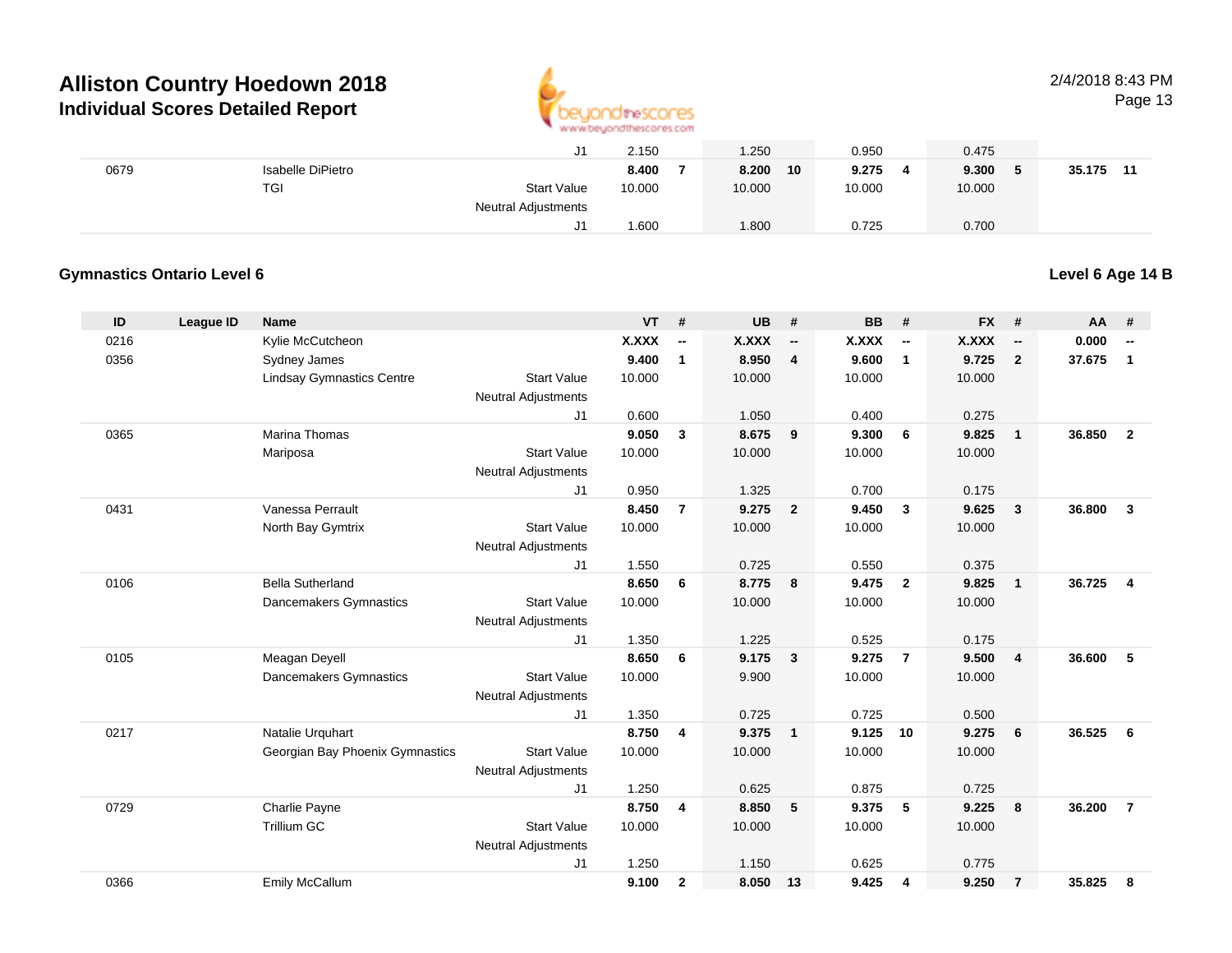

|      | Mariposa                           | <b>Start Value</b>         | 10.000 |                | 10.000       |                | 10.000   |     | 10.000   |              |        |    |
|------|------------------------------------|----------------------------|--------|----------------|--------------|----------------|----------|-----|----------|--------------|--------|----|
|      |                                    | Neutral Adjustments        |        |                |              |                |          |     |          |              |        |    |
|      |                                    | J <sub>1</sub>             | 0.900  |                | 1.950        |                | 0.575    |     | 0.750    |              |        |    |
| 0127 | <b>Claire Gravill</b>              |                            | 8.700  | 5              | 8.800        | $\overline{7}$ | 9.050    | 12  | 9.200    | 9            | 35.750 | 9  |
|      | <b>Evolution Gymnastics Aurora</b> | <b>Start Value</b>         | 10.000 |                | 10.000       |                | 10.000   |     | 10.000   |              |        |    |
|      |                                    | <b>Neutral Adjustments</b> |        |                |              |                |          |     |          |              |        |    |
|      |                                    | J <sub>1</sub>             | 1.300  |                | 1.200        |                | 0.950    |     | 0.800    |              |        |    |
| 0019 | <b>Riley Gibson</b>                |                            | 8.450  | $\overline{7}$ | 8.825        | 6              | 9.075 11 |     | 9.150    | 10           | 35.500 | 10 |
|      | Alliston Gymnastics Club           | <b>Start Value</b>         | 10.000 |                | 10.000       |                | 10.000   |     | 10.000   |              |        |    |
|      |                                    | <b>Neutral Adjustments</b> |        |                |              |                |          |     |          |              |        |    |
|      |                                    | J1                         | 1.550  |                | 1.175        |                | 0.925    |     | 0.850    |              |        |    |
| 0642 | Ela Jamal                          |                            | 8.350  | 9              | 8.800        | $\overline{7}$ | 9.175    | 8   | 9.000    | 12           | 35.325 | 11 |
|      | <b>TGI</b>                         | <b>Start Value</b>         | 10.000 |                | 10.000       |                | 10.000   |     | 10.000   |              |        |    |
|      |                                    | <b>Neutral Adjustments</b> |        |                |              |                |          |     |          |              |        |    |
|      |                                    | J1                         | 1.650  |                | 1.200        |                | 0.825    |     | 1.000    |              |        |    |
| 0618 | Sophie Olah                        |                            | 8.300  | 10             | 8.400 12     |                | 9.150    | - 9 | 9.375    | $-5$         | 35.225 | 12 |
|      | <b>Synergy Gymnastics</b>          | <b>Start Value</b>         | 10.000 |                | 10.000       |                | 9.900    |     | 10.000   |              |        |    |
|      |                                    | <b>Neutral Adjustments</b> |        |                |              |                |          |     |          |              |        |    |
|      |                                    | J1                         | 1.700  |                | 1.600        |                | 0.750    |     | 0.625    |              |        |    |
| 0587 | Alexandra Eenling                  |                            | 8.450  | $\overline{7}$ | 8.575 11     |                | 8.775 13 |     | 9.125 11 |              | 34.925 | 13 |
|      | Shenderey Gymnastics Centre        | <b>Start Value</b>         | 10.000 |                | 10.000       |                | 10.000   |     | 10.000   |              |        |    |
|      |                                    | <b>Neutral Adjustments</b> |        |                |              |                |          |     |          |              |        |    |
|      |                                    | J <sub>1</sub>             | 1.550  |                | 1.425        |                | 1.225    |     | 0.875    |              |        |    |
| 0616 | Melissa Christopherakos            |                            | 8.150  | 11             | 8.625        | 10             | 9.125    | 10  | 8.300 13 |              | 34.200 | 14 |
|      | <b>Synergy Gymnastics</b>          | <b>Start Value</b>         | 10.000 |                | 10.000       |                | 9.900    |     | 9.500    |              |        |    |
|      |                                    | <b>Neutral Adjustments</b> |        |                |              |                |          |     |          |              |        |    |
|      |                                    | J1                         | 1.850  |                | 1.375        |                | 0.775    |     | 1.200    |              |        |    |
| 0708 | Ella Morris                        |                            | 8.400  | 8              | <b>X.XXX</b> | $\sim$         | 7.525    | 14  | 9.625    | $\mathbf{3}$ | 25.550 | 15 |
|      | <b>Tornados Gymnastics</b>         | <b>Start Value</b>         | 10.000 |                |              |                | 9.400    |     | 10.000   |              |        |    |
|      |                                    | <b>Neutral Adjustments</b> |        |                |              |                |          |     |          |              |        |    |
|      |                                    | J1                         | 1.600  |                |              |                | 1.875    |     | 0.375    |              |        |    |
|      |                                    |                            |        |                |              |                |          |     |          |              |        |    |

### **Gymnastics Ontario Level 6**

### **Level 6 Age 12 B**

| ID   | League ID | Name                     |                            | VT     | # | <b>UB</b> | <b>BB</b> |   | <b>FX</b> | AA     | # |
|------|-----------|--------------------------|----------------------------|--------|---|-----------|-----------|---|-----------|--------|---|
| 0495 |           | Vivian Hill              |                            | 9.000  |   | 9.125     | 9.450     | ◠ | 9.400     | 36.975 |   |
|      |           | Oakville Gymnastics Club | <b>Start Value</b>         | 10.000 |   | 10.000    | 10.000    |   | 10.000    |        |   |
|      |           |                          | <b>Neutral Adjustments</b> |        |   |           |           |   |           |        |   |
|      |           |                          | J1                         | .000   |   | 0.900     | 0.550     |   | 0.700     |        |   |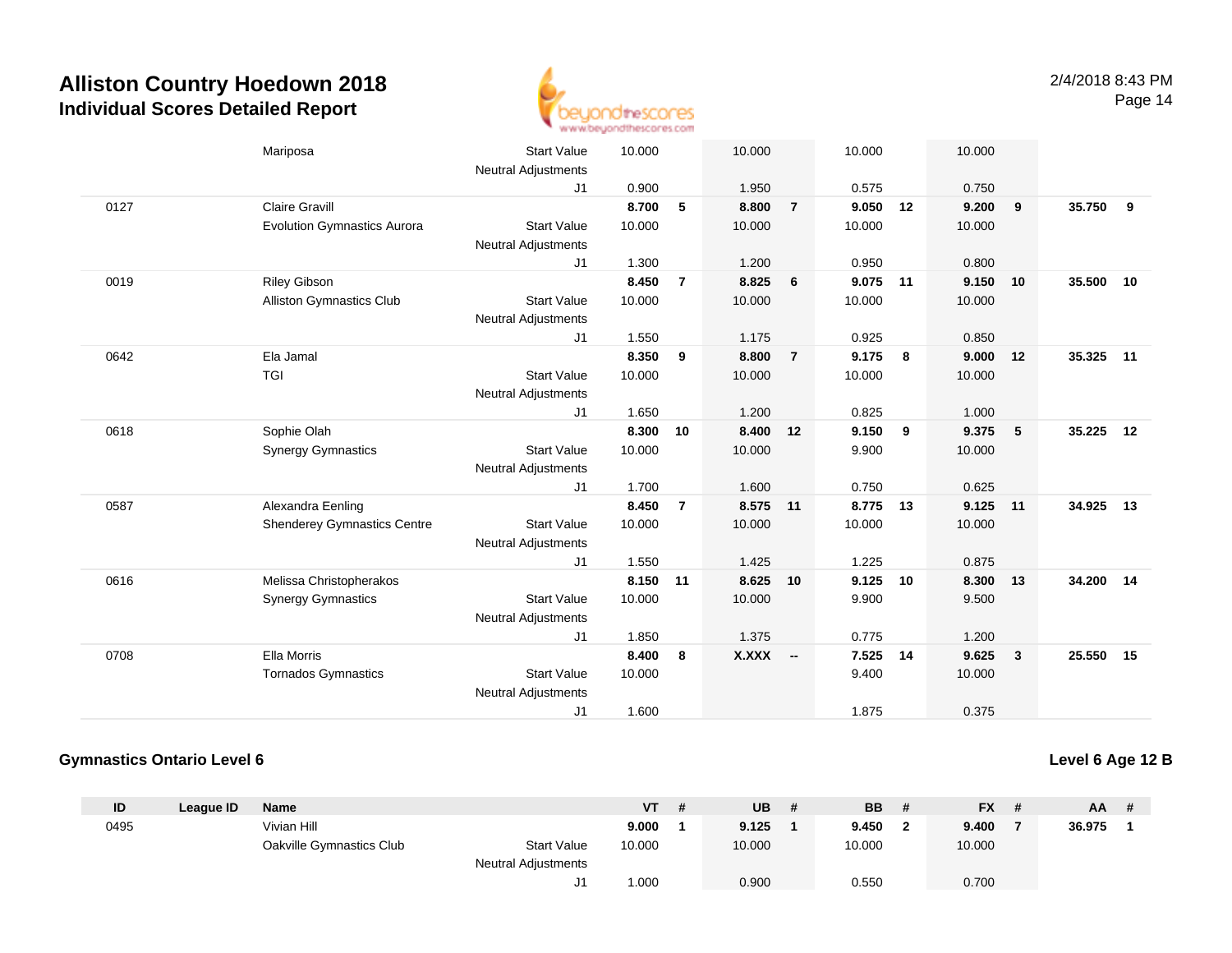

|      |                           | J2                         | 1.000  |                | 0.850  |                         | 0.550  |                | 0.500  |                |        |                         |
|------|---------------------------|----------------------------|--------|----------------|--------|-------------------------|--------|----------------|--------|----------------|--------|-------------------------|
| 0096 | <b>Emily Mosher</b>       |                            | 8.650  | 4              | 8.750  | 6                       | 9.700  | $\overline{1}$ | 9.800  | $\mathbf{1}$   | 36.900 | $\overline{2}$          |
|      | <b>Barrie Kempettes</b>   | <b>Start Value</b>         | 10.000 |                | 10.000 |                         | 10.000 |                | 10.000 |                |        |                         |
|      |                           | Neutral Adjustments        |        |                |        |                         |        |                |        |                |        |                         |
|      |                           | J1                         | 1.300  |                | 1.200  |                         | 0.300  |                | 0.150  |                |        |                         |
|      |                           | J2                         | 1.400  |                | 1.300  |                         | 0.300  |                | 0.250  |                |        |                         |
| 0672 | Kai Kumazawa              |                            | 8.850  | $\mathbf{2}$   | 8.975  | $\overline{\mathbf{2}}$ | 9.325  | $\overline{4}$ | 9.575  | $\overline{4}$ | 36.725 | $\overline{\mathbf{3}}$ |
|      | TGI                       | <b>Start Value</b>         | 10.000 |                | 10.000 |                         | 10.000 |                | 10.000 |                |        |                         |
|      |                           | <b>Neutral Adjustments</b> |        |                |        |                         |        |                |        |                |        |                         |
|      |                           | J1                         | 1.100  |                | 1.050  |                         | 0.650  |                | 0.500  |                |        |                         |
|      |                           | J2                         | 1.200  |                | 1.000  |                         | 0.700  |                | 0.350  |                |        |                         |
| 0095 | Sydney Cadieux            |                            | 8.700  | 3              | 8.875  | $\overline{\mathbf{3}}$ | 9.325  | $\overline{4}$ | 9.600  | $\mathbf{3}$   | 36.500 | $\overline{4}$          |
|      | <b>Barrie Kempettes</b>   | <b>Start Value</b>         | 10.000 |                | 10.000 |                         | 10.000 |                | 10.000 |                |        |                         |
|      |                           | Neutral Adjustments        |        |                |        |                         |        |                |        |                |        |                         |
|      |                           | J1                         | 1.200  |                | 1.050  |                         | 0.650  |                | 0.300  |                |        |                         |
|      |                           | J2                         | 1.400  |                | 1.200  |                         | 0.700  |                | 0.500  |                |        |                         |
| 0673 | Milica Steele             |                            | 8.400  | $\overline{7}$ | 8.850  | $\overline{4}$          | 9.350  | $\mathbf{3}$   | 9.675  | $\overline{2}$ | 36.275 | - 5                     |
|      | <b>TGI</b>                | <b>Start Value</b>         | 10.000 |                | 10.000 |                         | 10.000 |                | 10.000 |                |        |                         |
|      |                           | <b>Neutral Adjustments</b> |        |                |        |                         |        |                |        |                |        |                         |
|      |                           | J1                         | 1.500  |                | 1.150  |                         | 0.650  |                | 0.400  |                |        |                         |
|      |                           | J2                         | 1.700  |                | 1.150  |                         | 0.650  |                | 0.250  |                |        |                         |
| 0611 | Gemma Sena                |                            | 8.600  | 5              | 8.825  | 5                       | 9.225  | 6              | 9.600  | $\mathbf{3}$   | 36.250 | 6                       |
|      | <b>Synergy Gymnastics</b> | <b>Start Value</b>         | 10.000 |                | 10.000 |                         | 10.000 |                | 10.000 |                |        |                         |
|      |                           | <b>Neutral Adjustments</b> |        |                |        |                         |        |                |        |                |        |                         |
|      |                           | J1                         | 1.300  |                | 1.300  |                         | 0.750  |                | 0.300  |                |        |                         |
|      |                           | J2                         | 1.500  |                | 1.050  |                         | 0.800  |                | 0.500  |                |        |                         |
| 0489 | Sydney Wright             |                            | 8.700  | $\mathbf{3}$   | 8.425  | 9                       | 9.275  | 5              | 9.300  | 8              | 35.700 | $\overline{7}$          |
|      | Oakville Gymnastics Club  | <b>Start Value</b>         | 10.000 |                | 10.000 |                         | 10.000 |                | 10.000 |                |        |                         |
|      |                           | <b>Neutral Adjustments</b> |        |                |        |                         |        |                |        |                |        |                         |
|      |                           | J1                         | 1.300  |                | 1.650  |                         | 0.750  |                | 0.700  |                |        |                         |
|      |                           | J2                         | 1.300  |                | 1.500  |                         | 0.700  |                | 0.700  |                |        |                         |
| 0227 | Maya Spector              |                            | 8.700  | $\mathbf{3}$   | 8.425  | 9                       | 9.225  | 6              | 9.300  | 8              | 35.650 | 8                       |
|      | Gyros Gymnastics          | <b>Start Value</b>         | 10.000 |                | 10.000 |                         | 10.000 |                | 10.000 |                |        |                         |
|      |                           | <b>Neutral Adjustments</b> |        |                |        |                         |        |                |        |                |        |                         |
|      |                           | J1                         | 1.300  |                | 1.550  |                         | 0.700  |                | 0.600  |                |        |                         |
|      |                           | J2                         | 1.300  |                | 1.600  |                         | 0.850  |                | 0.800  |                |        |                         |
| 0170 | Sage Knights              |                            | 8.250  | 8              | 8.650  | $\overline{7}$          | 8.825  | $\overline{7}$ | 9.425  | 6              | 35.150 | 9                       |
|      | <b>Futures Gymnastics</b> | <b>Start Value</b>         | 10.000 |                | 10.000 |                         | 10.000 |                | 10.000 |                |        |                         |
|      |                           | <b>Neutral Adjustments</b> |        |                |        |                         |        |                |        |                |        |                         |
|      |                           | J1                         | 1.700  |                | 1.200  |                         | 1.150  |                | 0.650  |                |        |                         |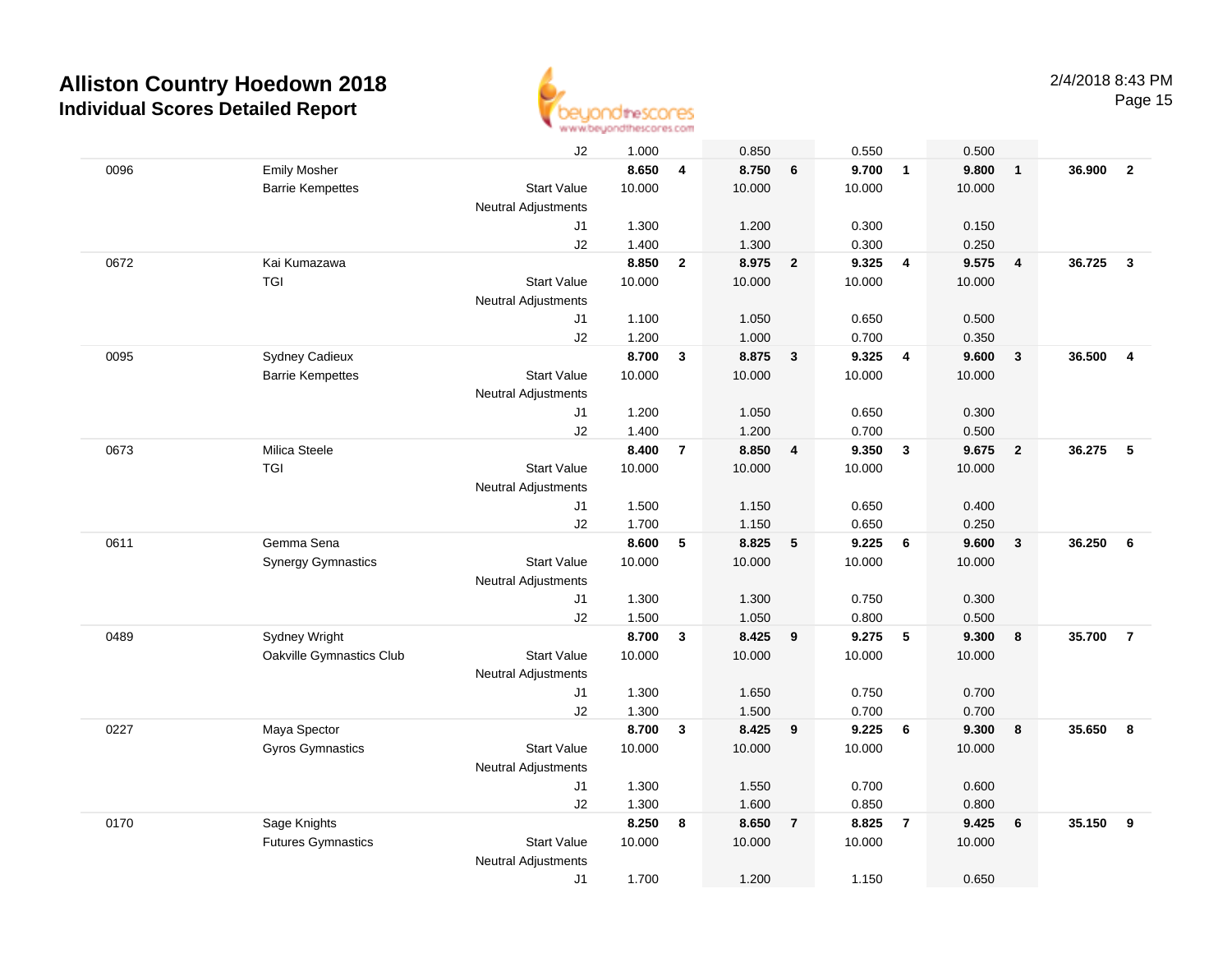

|      |                                | J2                  | 1.800  |   | 1.500   |    | 1.200  |     | 0.500  |   |        |    |
|------|--------------------------------|---------------------|--------|---|---------|----|--------|-----|--------|---|--------|----|
| 0580 | Micaela Vallance               |                     | 8.550  | 6 | 7.400   | 10 | 9.350  | - 3 | 9.450  | 5 | 34.750 | 10 |
|      | <b>Pulsars Gymnastics Club</b> | <b>Start Value</b>  | 10.000 |   | 10.000  |    | 10.000 |     | 10.000 |   |        |    |
|      |                                | Neutral Adjustments |        |   |         |    |        |     |        |   |        |    |
|      |                                | J1                  | 1.500  |   | 2.500   |    | 0.700  |     | 0.450  |   |        |    |
|      |                                | J2                  | 1.400  |   | 2.700   |    | 0.600  |     | 0.650  |   |        |    |
| 0536 | <b>Tiffanie Duval Cree</b>     |                     | 7.750  | 9 | 8.450 8 |    | 9.275  | - 5 | 8.950  | 9 | 34.425 | 11 |
|      | <b>Pulsars Gymnastics Club</b> | <b>Start Value</b>  | 10.000 |   | 10.000  |    | 10.000 |     | 10.000 |   |        |    |
|      |                                | Neutral Adjustments |        |   |         |    |        |     |        |   |        |    |
|      |                                | J1                  | 2.200  |   | 1.650   |    | 0.700  |     | 1.050  |   |        |    |
|      |                                | J2                  | 2.300  |   | 1.450   |    | 0.750  |     | 1.050  |   |        |    |

### **Gymnastics Ontario Level 6**

**Level 6 Age 15 B**

| ID   | League ID | <b>Name</b>                     |                            | <b>VT</b> | #            | <b>UB</b> | #                       | BB     | #                       | <b>FX</b> | #              | $AA$ # |                |
|------|-----------|---------------------------------|----------------------------|-----------|--------------|-----------|-------------------------|--------|-------------------------|-----------|----------------|--------|----------------|
| 0783 |           | Katrina Sawicki                 |                            | 9.550     | 1            | 8.400     | 6                       | 9.500  | $\mathbf 1$             | 9.575     | $\overline{2}$ | 37.025 | 1              |
|      |           | <b>Twisters Gymnastics Club</b> | <b>Start Value</b>         | 10.000    |              | 10.000    |                         | 10.000 |                         | 10.000    |                |        |                |
|      |           |                                 | <b>Neutral Adjustments</b> |           |              |           |                         |        |                         |           |                |        |                |
|      |           |                                 | J1                         | 0.400     |              | 1.650     |                         | 0.500  |                         | 0.450     |                |        |                |
|      |           |                                 | J <sub>2</sub>             | 0.500     |              | 1.550     |                         | 0.500  |                         | 0.400     |                |        |                |
| 0629 |           | Hanna Lopes                     |                            | 9.000     | 5            | 9.175     | $\overline{\mathbf{1}}$ | 9.475  | $\overline{\mathbf{2}}$ | 9.300     | $\overline{7}$ | 36.950 | $\overline{2}$ |
|      |           | <b>T-Dot Tumblers</b>           | <b>Start Value</b>         | 10.000    |              | 10.000    |                         | 10.000 |                         | 10.000    |                |        |                |
|      |           |                                 | Neutral Adjustments        |           |              |           |                         |        |                         | $-0.100$  |                |        |                |
|      |           |                                 | J <sub>1</sub>             | 1.000     |              | 0.750     |                         | 0.500  |                         | 0.600     |                |        |                |
|      |           |                                 | J <sub>2</sub>             | 1.000     |              | 0.900     |                         | 0.550  |                         | 0.600     |                |        |                |
| 0723 |           | Paige Cassidy                   |                            | 9.150     | $\mathbf{2}$ | 9.175     | $\overline{1}$          | 8.850  | $\overline{7}$          | 9.725     | $\mathbf{1}$   | 36.900 | 3              |
|      |           | Trillium GC                     | <b>Start Value</b>         | 10.000    |              | 10.000    |                         | 10.000 |                         | 10.000    |                |        |                |
|      |           |                                 | <b>Neutral Adjustments</b> |           |              |           |                         |        |                         |           |                |        |                |
|      |           |                                 | J <sub>1</sub>             | 0.800     |              | 0.950     |                         | 1.100  |                         | 0.300     |                |        |                |
|      |           |                                 | J <sub>2</sub>             | 0.900     |              | 0.700     |                         | 1.200  |                         | 0.250     |                |        |                |
| 0297 |           | Aimee McCurdy                   |                            | 8.950     | 6            | 8.825     | $\overline{\mathbf{2}}$ | 9.450  | $\mathbf{3}$            | 9.575     | $\overline{2}$ | 36.800 | $\overline{4}$ |
|      |           | Kawartha Gymnastics             | <b>Start Value</b>         | 10.000    |              | 10.000    |                         | 10.000 |                         | 10.000    |                |        |                |
|      |           |                                 | <b>Neutral Adjustments</b> |           |              |           |                         |        |                         |           |                |        |                |
|      |           |                                 | J <sub>1</sub>             | 1.000     |              | 1.200     |                         | 0.600  |                         | 0.450     |                |        |                |
|      |           |                                 | J <sub>2</sub>             | 1.100     |              | 1.150     |                         | 0.500  |                         | 0.400     |                |        |                |
| 0035 |           | Julianna Quijada                |                            | 9.100     | 3            | 8.825     | $\overline{\mathbf{2}}$ | 8.925  | - 6                     | 9.550     | 3              | 36.400 | 5              |
|      |           | Alliston Gymnastics Club        | <b>Start Value</b>         | 10.000    |              | 10.000    |                         | 10.000 |                         | 10.000    |                |        |                |
|      |           |                                 | <b>Neutral Adjustments</b> |           |              |           |                         |        |                         |           |                |        |                |
|      |           |                                 | J1                         | 0.900     |              | 1.100     |                         | 1.050  |                         | 0.400     |                |        |                |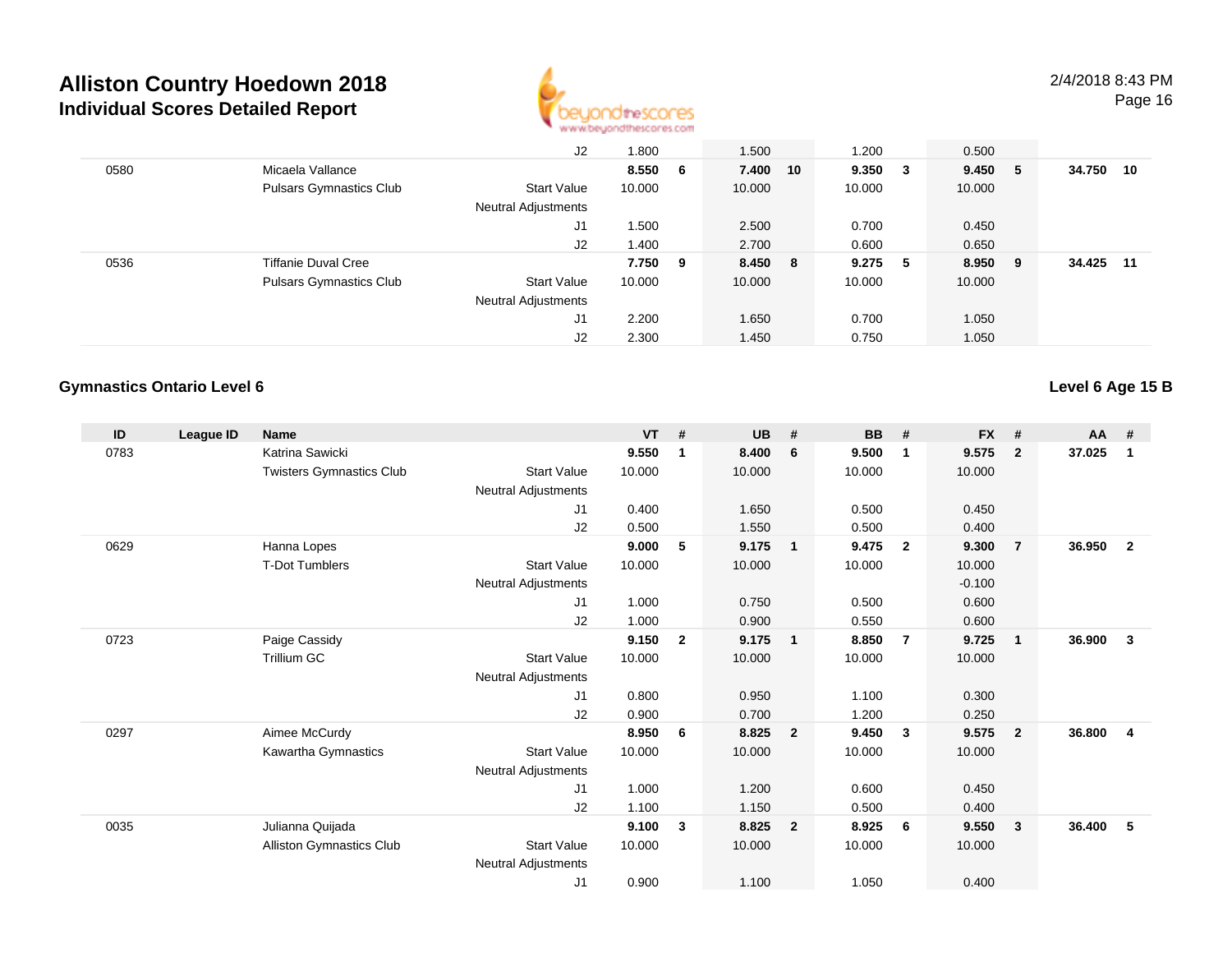

|      |                                 | J2                         | 0.900  |                | 1.250  |                | 1.100        |                          | 0.500  |                         |        |                |
|------|---------------------------------|----------------------------|--------|----------------|--------|----------------|--------------|--------------------------|--------|-------------------------|--------|----------------|
| 0520 | Alexandra Carlen                |                            | 9.050  | 4              | 8.050  | $\overline{7}$ | 9.350        | $\overline{4}$           | 9.575  | $\overline{\mathbf{2}}$ | 36.025 | 6              |
|      | <b>Pulsars Gymnastics Club</b>  | <b>Start Value</b>         | 10.000 |                | 10.000 |                | 10.000       |                          | 10.000 |                         |        |                |
|      |                                 | <b>Neutral Adjustments</b> |        |                |        |                |              |                          |        |                         |        |                |
|      |                                 | J1                         | 0.900  |                | 1.950  |                | 0.600        |                          | 0.400  |                         |        |                |
|      |                                 | J2                         | 1.000  |                | 1.950  |                | 0.700        |                          | 0.450  |                         |        |                |
| 0860 | <b>Bella Casemore</b>           |                            | 8.800  | $\overline{7}$ | 8.600  | $\mathbf{3}$   | 8.925        | 6                        | 9.550  | $\overline{\mathbf{3}}$ | 35.875 | $\overline{7}$ |
|      | Dancemakers Gymnastics          | <b>Start Value</b>         | 10.000 |                | 10.000 |                | 10.000       |                          | 10.000 |                         |        |                |
|      |                                 | <b>Neutral Adjustments</b> |        |                |        |                |              |                          |        |                         |        |                |
|      |                                 | J1                         | 1.200  |                | 1.250  |                | 1.100        |                          | 0.400  |                         |        |                |
|      |                                 | J2                         | 1.200  |                | 1.550  |                | 1.050        |                          | 0.500  |                         |        |                |
| 0224 | <b>Avery Tick</b>               |                            | 9.000  | 5              | 8.550  | 4              | 8.725        | 8                        | 9.525  | $\overline{4}$          | 35,800 | 8              |
|      | <b>Gyros Gymnastics</b>         | <b>Start Value</b>         | 10.000 |                | 10.000 |                | 10.000       |                          | 10.000 |                         |        |                |
|      |                                 | <b>Neutral Adjustments</b> |        |                |        |                |              |                          |        |                         |        |                |
|      |                                 | J1                         | 1.000  |                | 1.350  |                | 1.250        |                          | 0.400  |                         |        |                |
|      |                                 | J2                         | 1.000  |                | 1.550  |                | 1.300        |                          | 0.550  |                         |        |                |
| 0793 | Paige Sze                       |                            | 8.750  | 8              | 8.450  | 5              | 8.650        | 9                        | 9.325  | 6                       | 35.175 | 9              |
|      | <b>Twisters Gymnastics Club</b> | <b>Start Value</b>         | 10.000 |                | 10.000 |                | 10.000       |                          | 10.000 |                         |        |                |
|      |                                 | <b>Neutral Adjustments</b> |        |                |        |                |              |                          |        |                         |        |                |
|      |                                 | J1                         | 1.300  |                | 1.400  |                | 1.250        |                          | 0.600  |                         |        |                |
|      |                                 | J2                         | 1.200  |                | 1.700  |                | 1.450        |                          | 0.750  |                         |        |                |
| 0660 | <b>Madelief Welsh-Schut</b>     |                            | 8.600  | 9              | 7.225  | 8              | 8.950        | 5                        | 9.450  | 5                       | 34.225 | 10             |
|      | <b>TGI</b>                      | <b>Start Value</b>         | 10.000 |                | 9.500  |                | 10.000       |                          | 10.000 |                         |        |                |
|      |                                 | <b>Neutral Adjustments</b> |        |                |        |                |              |                          |        |                         |        |                |
|      |                                 | J1                         | 1.400  |                | 2.250  |                | 0.950        |                          | 0.500  |                         |        |                |
|      |                                 | J2                         | 1.400  |                | 2.300  |                | 1.150        |                          | 0.600  |                         |        |                |
| 0704 | Kaitie Parypa                   |                            | 8.150  | 10             | 7.200  | 9              | <b>X.XXX</b> | $\overline{\phantom{a}}$ | 8.050  | 8                       | 23,400 | 11             |
|      | <b>Tornados Gymnastics</b>      | <b>Start Value</b>         | 10.000 |                | 9.500  |                |              |                          | 10.000 |                         |        |                |
|      |                                 | <b>Neutral Adjustments</b> |        |                |        |                |              |                          |        |                         |        |                |
|      |                                 | J1                         | 1.900  |                | 2.300  |                |              |                          | 1.900  |                         |        |                |
|      |                                 | J2                         | 1.800  |                | 2.300  |                |              |                          | 2.000  |                         |        |                |

### **Gymnastics Ontario Level 6**

### **Level 6 Age 16+ B**

| ID   | League ID | <b>Name</b>     |                            | VT     | <b>UB</b> | <b>BB</b> | <b>FX</b><br>- # | <b>AA</b> | -# |
|------|-----------|-----------------|----------------------------|--------|-----------|-----------|------------------|-----------|----|
| 0722 |           | Sydney Campbell |                            | 9.400  | 9.300     | 9.700     | 9.375            | 37.775    |    |
|      |           | Trillium GC     | <b>Start Value</b>         | 10.000 | 10.000    | 10.000    | 10.000           |           |    |
|      |           |                 | <b>Neutral Adjustments</b> |        |           |           |                  |           |    |
|      |           |                 | J1.                        | 0.600  | 0.600     | 0.250     | 0.600            |           |    |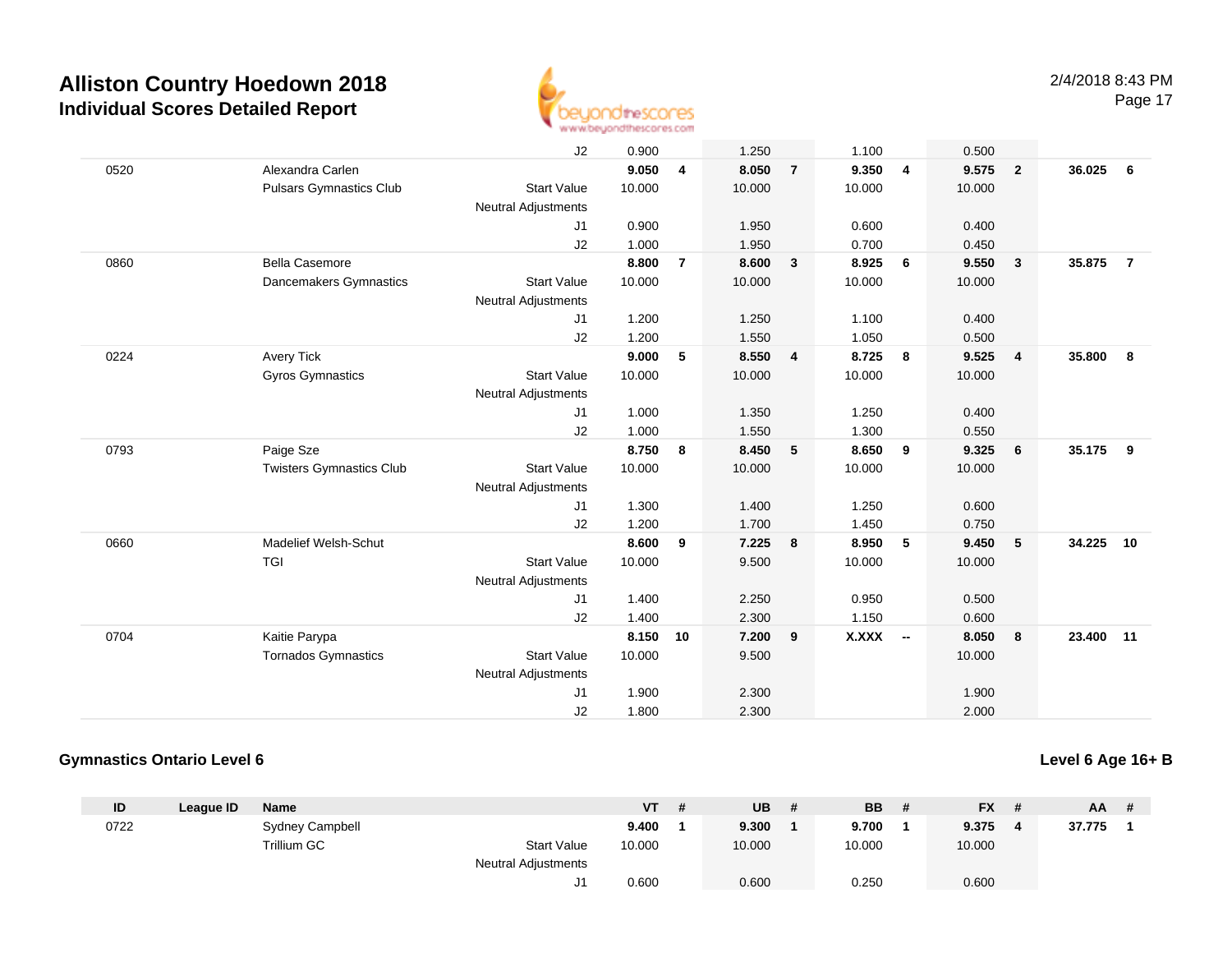

|      |                                    | J2                         | 0.600  |                | 0.800  |                | 0.350  |                         | 0.650  |                         |        |                         |
|------|------------------------------------|----------------------------|--------|----------------|--------|----------------|--------|-------------------------|--------|-------------------------|--------|-------------------------|
| 0861 | Mikayla Girdler                    |                            | 8.900  | 3              | 8.800  | $\mathbf{3}$   | 9.250  | 5                       | 9.600  | $\mathbf{1}$            | 36.550 | $\overline{\mathbf{2}}$ |
|      | Dancemakers Gymnastics             | <b>Start Value</b>         | 10.000 |                | 10.000 |                | 10.000 |                         | 10.000 |                         |        |                         |
|      |                                    | <b>Neutral Adjustments</b> |        |                |        |                |        |                         |        |                         |        |                         |
|      |                                    | J1                         | 1.100  |                | 1.100  |                | 0.750  |                         | 0.300  |                         |        |                         |
|      |                                    | J2                         | 1.100  |                | 1.300  |                | 0.750  |                         | 0.500  |                         |        |                         |
| 0355 | Charlotte Neumann                  |                            | 9.000  | $\mathbf{2}$   | 8.175  | 6              | 9.450  | $\mathbf{3}$            | 9.550  | $\overline{2}$          | 36.175 | $\mathbf{3}$            |
|      | <b>Lindsay Gymnastics Centre</b>   | <b>Start Value</b>         | 10.000 |                | 10.000 |                | 10.000 |                         | 10.000 |                         |        |                         |
|      |                                    | Neutral Adjustments        |        |                |        |                |        |                         |        |                         |        |                         |
|      |                                    | J1                         | 0.900  |                | 1.850  |                | 0.600  |                         | 0.550  |                         |        |                         |
|      |                                    | J2                         | 1.100  |                | 1.800  |                | 0.500  |                         | 0.350  |                         |        |                         |
| 0222 | Hannah Lefton                      |                            | 9.000  | $\overline{2}$ | 8.600  | 5              | 9.000  | $\overline{7}$          | 9.550  | $\overline{2}$          | 36.150 | 4                       |
|      | <b>Gyros Gymnastics</b>            | <b>Start Value</b>         | 10.000 |                | 10.000 |                | 10.000 |                         | 10.000 |                         |        |                         |
|      |                                    | <b>Neutral Adjustments</b> |        |                |        |                |        |                         |        |                         |        |                         |
|      |                                    | J1                         | 1.000  |                | 1.500  |                | 0.950  |                         | 0.550  |                         |        |                         |
|      |                                    | J2                         | 1.000  |                | 1.300  |                | 1.050  |                         | 0.350  |                         |        |                         |
| 0690 | Nireen Abunahla                    |                            | 8.500  | $\overline{7}$ | 8.825  | $\overline{2}$ | 9.275  | $\overline{4}$          | 9.450  | $\mathbf{3}$            | 36.050 | 5                       |
|      | <b>TGI</b>                         | <b>Start Value</b>         | 10.000 |                | 10.000 |                | 10.000 |                         | 10.000 |                         |        |                         |
|      |                                    | <b>Neutral Adjustments</b> |        |                |        |                |        |                         |        |                         |        |                         |
|      |                                    | J1                         | 1.600  |                | 1.150  |                | 0.700  |                         | 0.500  |                         |        |                         |
|      |                                    | J2                         | 1.400  |                | 1.200  |                | 0.750  |                         | 0.600  |                         |        |                         |
| 0531 | Soheila Darvishi Kohan             |                            | 8.700  | 4              | 7.875  | 8              | 9.475  | $\overline{\mathbf{2}}$ | 9.375  | $\overline{\mathbf{4}}$ | 35.425 | 6                       |
|      | <b>Pulsars Gymnastics Club</b>     | <b>Start Value</b>         | 10.000 |                | 9.500  |                | 10.000 |                         | 10.000 |                         |        |                         |
|      |                                    | <b>Neutral Adjustments</b> |        |                |        |                |        |                         |        |                         |        |                         |
|      |                                    | J1                         | 1.300  |                | 1.500  |                | 0.550  |                         | 0.600  |                         |        |                         |
|      |                                    | J2                         | 1.300  |                | 1.750  |                | 0.500  |                         | 0.650  |                         |        |                         |
| 0211 | Lauren Davidson                    |                            | 8.600  | 6              | 8.675  | $\overline{4}$ | 8.600  | 9                       | 9.250  | 6                       | 35.125 | $\overline{7}$          |
|      | Georgian Bay Phoenix Gymnastics    | <b>Start Value</b>         | 10.000 |                | 10.000 |                | 10.000 |                         | 10.000 |                         |        |                         |
|      |                                    | <b>Neutral Adjustments</b> |        |                |        |                |        |                         |        |                         |        |                         |
|      |                                    | J1                         | 1.400  |                | 1.350  |                | 1.350  |                         | 0.700  |                         |        |                         |
|      |                                    | J2                         | 1.400  |                | 1.300  |                | 1.450  |                         | 0.800  |                         |        |                         |
| 0126 | Grace Samu                         |                            | 8.650  | 5              | 7.950  | $\overline{7}$ | 9.125  | 6                       | 9.200  | $\overline{7}$          | 34.925 | 8                       |
|      | <b>Evolution Gymnastics Aurora</b> | <b>Start Value</b>         | 10.000 |                | 10.000 |                | 10.000 |                         | 10.000 |                         |        |                         |
|      |                                    | <b>Neutral Adjustments</b> |        |                |        |                |        |                         |        |                         |        |                         |
|      |                                    | J1                         | 1.300  |                | 1.950  |                | 0.850  |                         | 0.800  |                         |        |                         |
|      |                                    | J2                         | 1.400  |                | 2.150  |                | 0.900  |                         | 0.800  |                         |        |                         |
| 0124 | <b>Briar Canning</b>               |                            | 8.400  | 9              | 7.800  | 9              | 9.250  | 5                       | 9.350  | $\sqrt{5}$              | 34.800 | 9                       |
|      | <b>Evolution Gymnastics Aurora</b> | <b>Start Value</b>         | 10.000 |                | 9.500  |                | 10.000 |                         | 10.000 |                         |        |                         |
|      |                                    | <b>Neutral Adjustments</b> |        |                |        |                |        |                         |        |                         |        |                         |
|      |                                    | J1                         | 1.500  |                | 1.650  |                | 0.700  |                         | 0.700  |                         |        |                         |
|      |                                    |                            |        |                |        |                |        |                         |        |                         |        |                         |